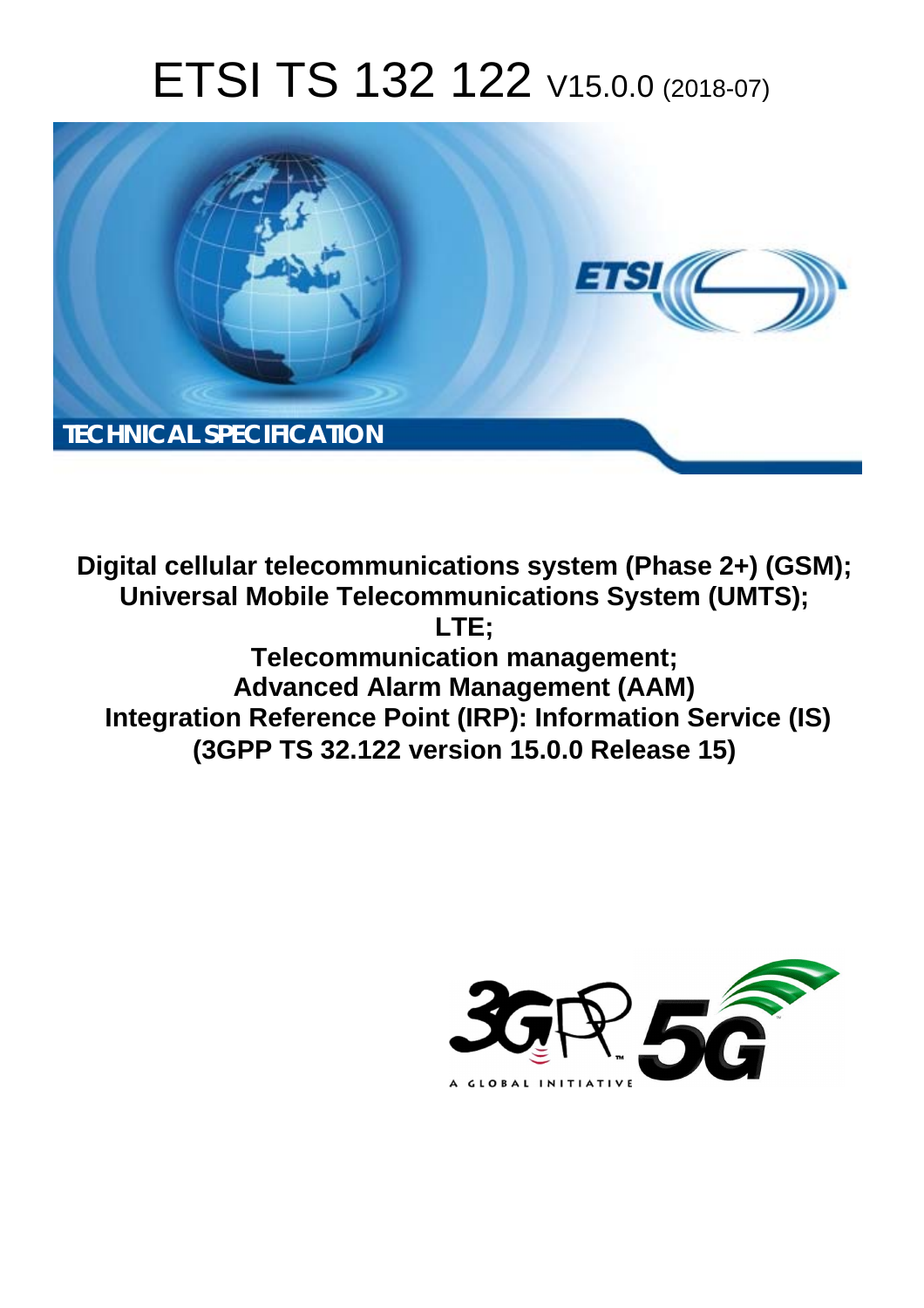Reference

RTS/TSGS-0532122vf00

Keywords GSM,LTE,UMTS

#### *ETSI*

#### 650 Route des Lucioles F-06921 Sophia Antipolis Cedex - FRANCE

Tel.: +33 4 92 94 42 00 Fax: +33 4 93 65 47 16

Siret N° 348 623 562 00017 - NAF 742 C Association à but non lucratif enregistrée à la Sous-Préfecture de Grasse (06) N° 7803/88

#### *Important notice*

The present document can be downloaded from: <http://www.etsi.org/standards-search>

The present document may be made available in electronic versions and/or in print. The content of any electronic and/or print versions of the present document shall not be modified without the prior written authorization of ETSI. In case of any existing or perceived difference in contents between such versions and/or in print, the only prevailing document is the print of the Portable Document Format (PDF) version kept on a specific network drive within ETSI Secretariat.

Users of the present document should be aware that the document may be subject to revision or change of status. Information on the current status of this and other ETSI documents is available at <https://portal.etsi.org/TB/ETSIDeliverableStatus.aspx>

If you find errors in the present document, please send your comment to one of the following services: <https://portal.etsi.org/People/CommiteeSupportStaff.aspx>

#### *Copyright Notification*

No part may be reproduced or utilized in any form or by any means, electronic or mechanical, including photocopying and microfilm except as authorized by written permission of ETSI. The content of the PDF version shall not be modified without the written authorization of ETSI. The copyright and the foregoing restriction extend to reproduction in all media.

> © ETSI 2018. All rights reserved.

**DECT**TM, **PLUGTESTS**TM, **UMTS**TM and the ETSI logo are trademarks of ETSI registered for the benefit of its Members. **3GPP**TM and **LTE**TM are trademarks of ETSI registered for the benefit of its Members and of the 3GPP Organizational Partners. **oneM2M** logo is protected for the benefit of its Members.

**GSM**® and the GSM logo are trademarks registered and owned by the GSM Association.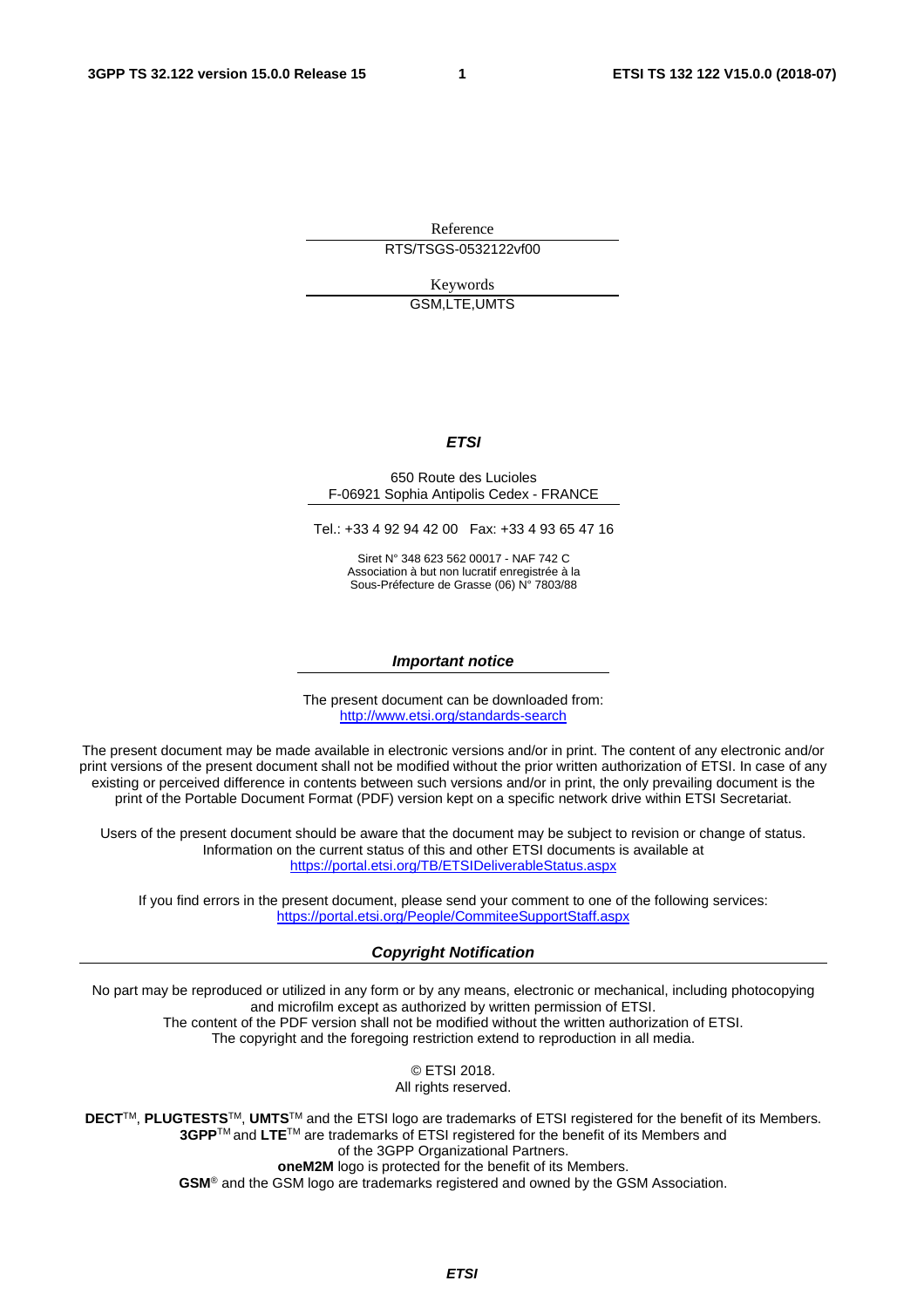# Intellectual Property Rights

#### Essential patents

IPRs essential or potentially essential to normative deliverables may have been declared to ETSI. The information pertaining to these essential IPRs, if any, is publicly available for **ETSI members and non-members**, and can be found in ETSI SR 000 314: *"Intellectual Property Rights (IPRs); Essential, or potentially Essential, IPRs notified to ETSI in respect of ETSI standards"*, which is available from the ETSI Secretariat. Latest updates are available on the ETSI Web server ([https://ipr.etsi.org/\)](https://ipr.etsi.org/).

Pursuant to the ETSI IPR Policy, no investigation, including IPR searches, has been carried out by ETSI. No guarantee can be given as to the existence of other IPRs not referenced in ETSI SR 000 314 (or the updates on the ETSI Web server) which are, or may be, or may become, essential to the present document.

#### **Trademarks**

The present document may include trademarks and/or tradenames which are asserted and/or registered by their owners. ETSI claims no ownership of these except for any which are indicated as being the property of ETSI, and conveys no right to use or reproduce any trademark and/or tradename. Mention of those trademarks in the present document does not constitute an endorsement by ETSI of products, services or organizations associated with those trademarks.

# Foreword

This Technical Specification (TS) has been produced by ETSI 3rd Generation Partnership Project (3GPP).

The present document may refer to technical specifications or reports using their 3GPP identities, UMTS identities or GSM identities. These should be interpreted as being references to the corresponding ETSI deliverables.

The cross reference between GSM, UMTS, 3GPP and ETSI identities can be found under [http://webapp.etsi.org/key/queryform.asp.](http://webapp.etsi.org/key/queryform.asp)

# Modal verbs terminology

In the present document "**shall**", "**shall not**", "**should**", "**should not**", "**may**", "**need not**", "**will**", "**will not**", "**can**" and "**cannot**" are to be interpreted as described in clause 3.2 of the [ETSI Drafting Rules](https://portal.etsi.org/Services/editHelp!/Howtostart/ETSIDraftingRules.aspx) (Verbal forms for the expression of provisions).

"**must**" and "**must not**" are **NOT** allowed in ETSI deliverables except when used in direct citation.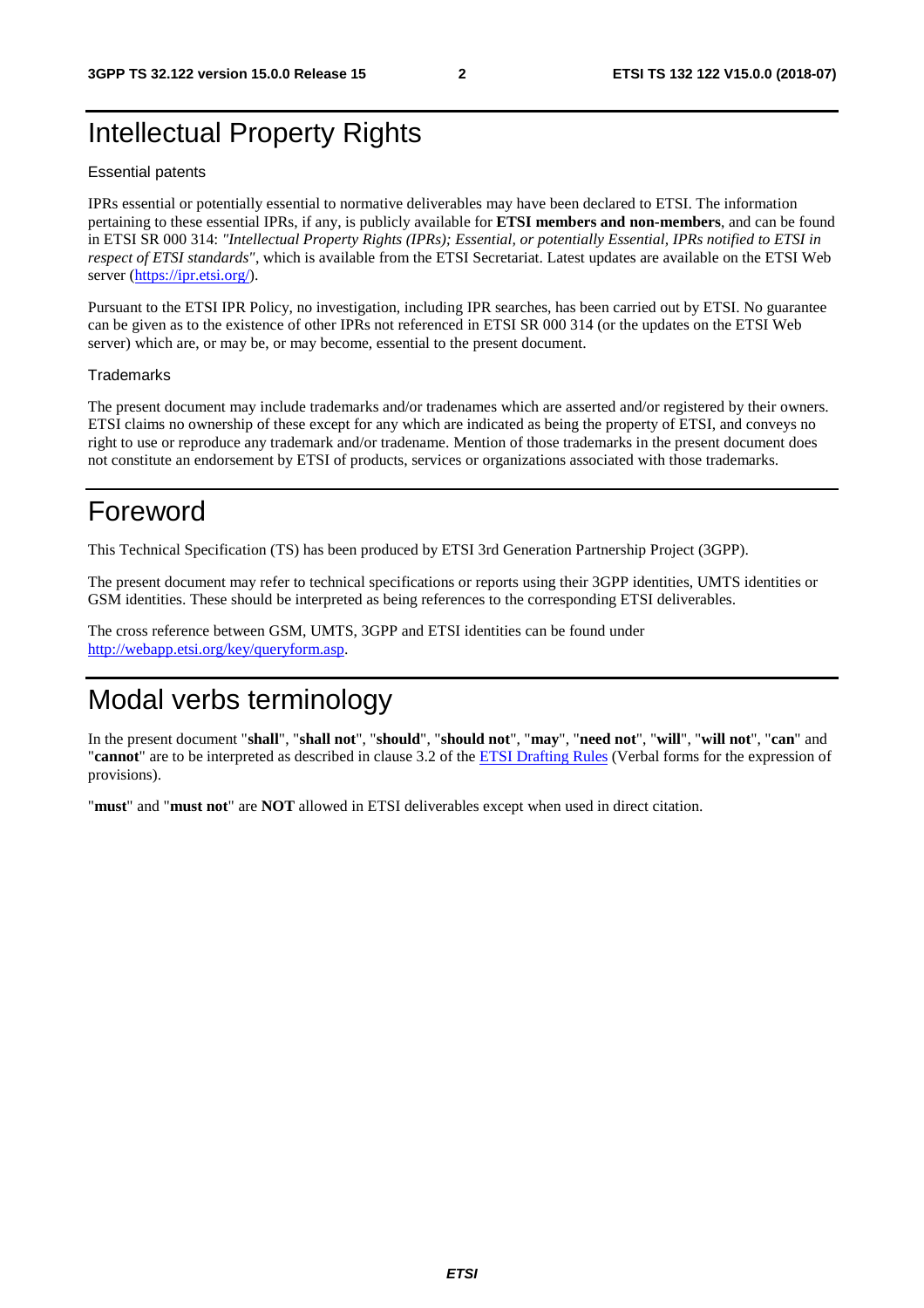$\mathbf{3}$ 

# Contents

| 1                |                                                                        |  |
|------------------|------------------------------------------------------------------------|--|
| $\overline{2}$   |                                                                        |  |
| 3                |                                                                        |  |
| 3.1              |                                                                        |  |
| 3.2              |                                                                        |  |
| 4                |                                                                        |  |
| 4.1              |                                                                        |  |
| 5                |                                                                        |  |
| 5.1              |                                                                        |  |
| 5.2              |                                                                        |  |
| 5.2.1            |                                                                        |  |
| 5.2.2<br>5.3     |                                                                        |  |
| 5.3.1            |                                                                        |  |
| 5.3.1.1          |                                                                        |  |
| 5.3.1.1.1        |                                                                        |  |
| 5.3.1.2          |                                                                        |  |
| 5.3.2            |                                                                        |  |
| 5.3.2.1          |                                                                        |  |
| 5.4              |                                                                        |  |
| 5.4.1            | relation-AdvancedAlarmManagementIRP-AdvancedAlarm ManagementRule (M)12 |  |
| 5.4.1.1          |                                                                        |  |
| 5.4.1.2          |                                                                        |  |
| 5.4.1.3<br>5.5   |                                                                        |  |
| 5.5.1            |                                                                        |  |
|                  |                                                                        |  |
| 6                |                                                                        |  |
| 6.1              |                                                                        |  |
| 6.2              |                                                                        |  |
| 6.2.1            |                                                                        |  |
| 6.2.2<br>6.2.2.1 |                                                                        |  |
| 6.2.2.2          |                                                                        |  |
| 6.2.2.2.1        |                                                                        |  |
| 6.2.2.2.2        | Content of Input parameter aAMRuleParameterList depending on value of  |  |
|                  |                                                                        |  |
| 6.2.2.2.2.1      |                                                                        |  |
| 6.2.2.2.1.2      |                                                                        |  |
| 6.2.2.2.2.3      |                                                                        |  |
| 6.2.2.2.2.4      |                                                                        |  |
| 6.2.2.3          |                                                                        |  |
| 6.2.2.4          |                                                                        |  |
| 6.2.2.5          |                                                                        |  |
| 6.2.2.6          |                                                                        |  |
| 6.2.3<br>6.2.3.1 |                                                                        |  |
| 6.2.3.2          |                                                                        |  |
|                  |                                                                        |  |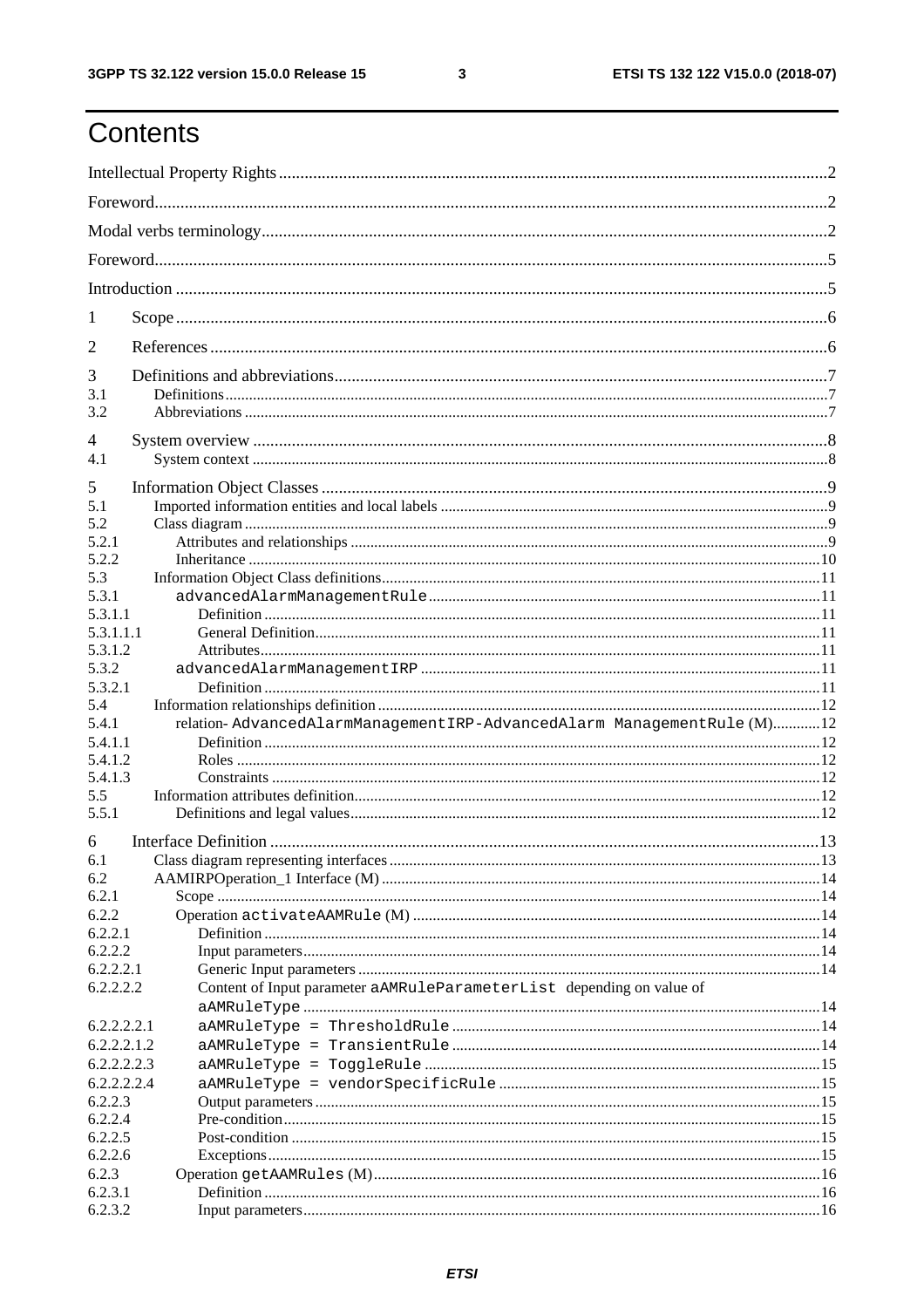$\overline{\mathbf{4}}$ 

| 6.2.3.3 |                               |  |  |  |  |
|---------|-------------------------------|--|--|--|--|
| 6.2.3.4 |                               |  |  |  |  |
| 6.2.3.5 |                               |  |  |  |  |
| 6.2.3.6 |                               |  |  |  |  |
| 6.2.4   |                               |  |  |  |  |
| 6.2.4.1 |                               |  |  |  |  |
| 6.2.4.2 |                               |  |  |  |  |
| 6.2.4.3 |                               |  |  |  |  |
| 6.2.4.4 |                               |  |  |  |  |
| 6.2.4.5 |                               |  |  |  |  |
| 6.2.4.6 |                               |  |  |  |  |
|         | <b>Annex A (normative):</b>   |  |  |  |  |
| A.1     |                               |  |  |  |  |
| A.2     |                               |  |  |  |  |
| A.2.1   |                               |  |  |  |  |
| A.2.1.1 |                               |  |  |  |  |
| A.2.1.2 |                               |  |  |  |  |
| A.2.1.3 |                               |  |  |  |  |
| A.2.1.4 |                               |  |  |  |  |
| A.2.1.5 |                               |  |  |  |  |
| A.2.1.6 |                               |  |  |  |  |
| A.2.2   |                               |  |  |  |  |
| A.2.2.1 |                               |  |  |  |  |
| A.2.2.2 |                               |  |  |  |  |
| A.2.2.3 |                               |  |  |  |  |
| A.2.2.4 |                               |  |  |  |  |
| A.2.2.5 |                               |  |  |  |  |
| A.2.2.6 |                               |  |  |  |  |
| A.2.3   |                               |  |  |  |  |
| A.2.3.1 |                               |  |  |  |  |
| A.2.3.2 |                               |  |  |  |  |
| A.2.3.3 |                               |  |  |  |  |
| A.2.3.4 |                               |  |  |  |  |
| A.2.3.5 |                               |  |  |  |  |
| A.2.3.6 |                               |  |  |  |  |
| A.2.3.7 |                               |  |  |  |  |
| A.2.4   |                               |  |  |  |  |
| A.3     |                               |  |  |  |  |
|         | <b>Annex B (informative):</b> |  |  |  |  |
|         |                               |  |  |  |  |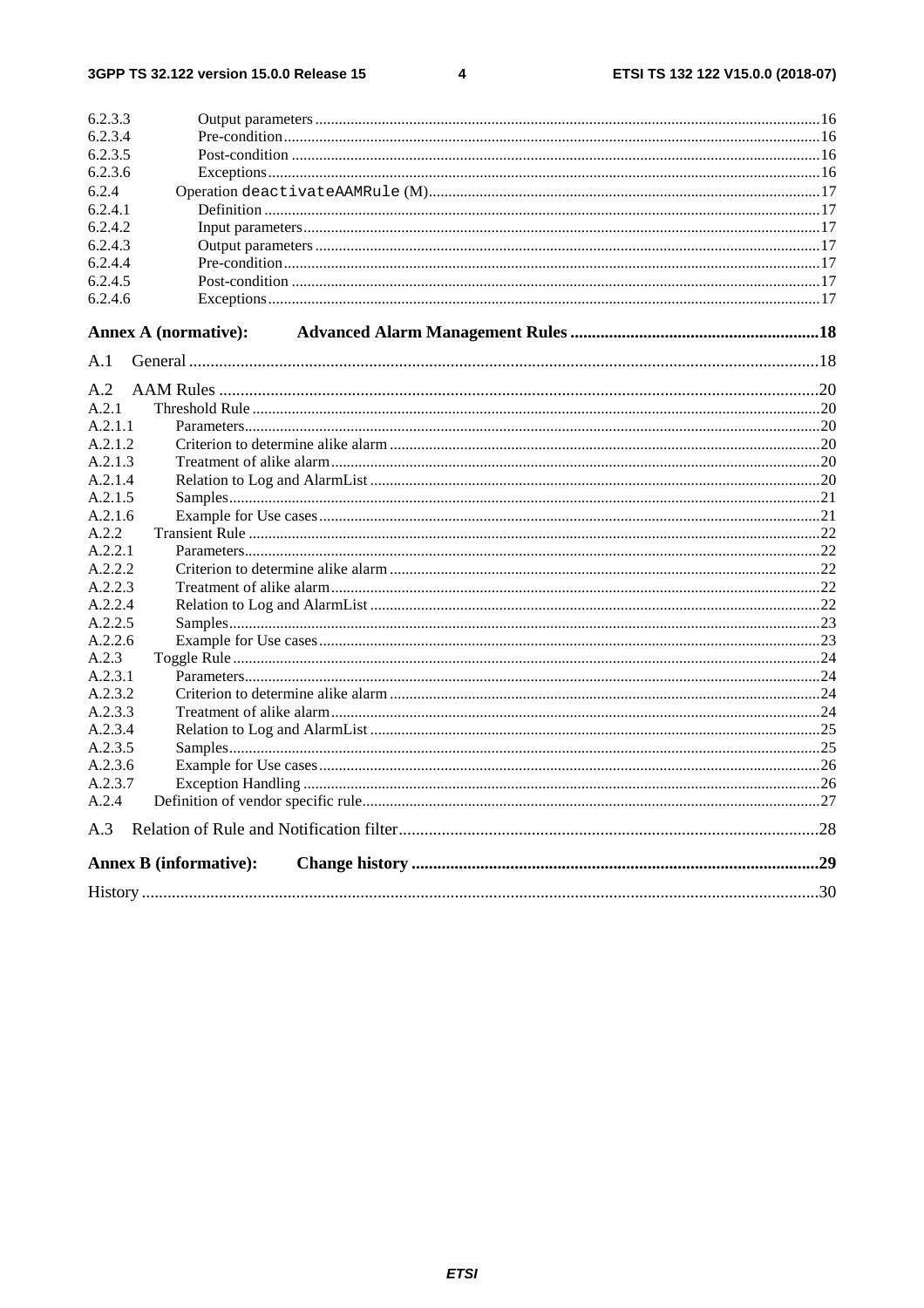# Foreword

This Technical Specification has been produced by the 3rd Generation Partnership Project (3GPP).

The contents of the present document are subject to continuing work within the TSG and may change following formal TSG approval. Should the TSG modify the contents of the present document, it will be re-released by the TSG with an identifying change of release date and an increase in version number as follows:

Version x.y.z

where:

- x the first digit:
	- 1 presented to TSG for information;
	- 2 presented to TSG for approval;
	- 3 or greater indicates TSG approved document under change control.
- y the second digit is incremented for all changes of substance, i.e. technical enhancements, corrections, updates, etc.
- z the third digit is incremented when editorial only changes have been incorporated in the document.

# Introduction

The present document is part of a TS-family covering the 3rd Generation Partnership Project; Technical Specification Group Services and System Aspects; Telecommunication management; as identified below:

- 32.121: Advanced Alarm Management (AAM) Integration Reference Point (IRP): Requirements;
- **32.122: Advanced Alarm Management (AAM) Integration Reference Point (IRP): Information Service (IS);**
- 32.126: Advanced Alarm Management (AAM) Integration Reference Point (IRP); Solution Set (SS) definitions.

The Itf-N interface is built up by a number of IRPs and a related Name Convention, which realize the functional capabilities over this interface. The basic structure of the IRPs is defined in 3GPP TS 32.150 [1].

A single network fault may generate a large number of alarms over space and time. In a large and complex network, simultaneous network faults may occur, causing the network operator to be flooded with high volume of alarms. The high volume of alarms, typically the one received by an IRPManager via the getAlarmList or alarm notifications of Alarm IRP specification, greatly inhibits the operator ability to quickly identify and locate the responsible network faults. AAM IRP is intended to provide methods to improve this situation.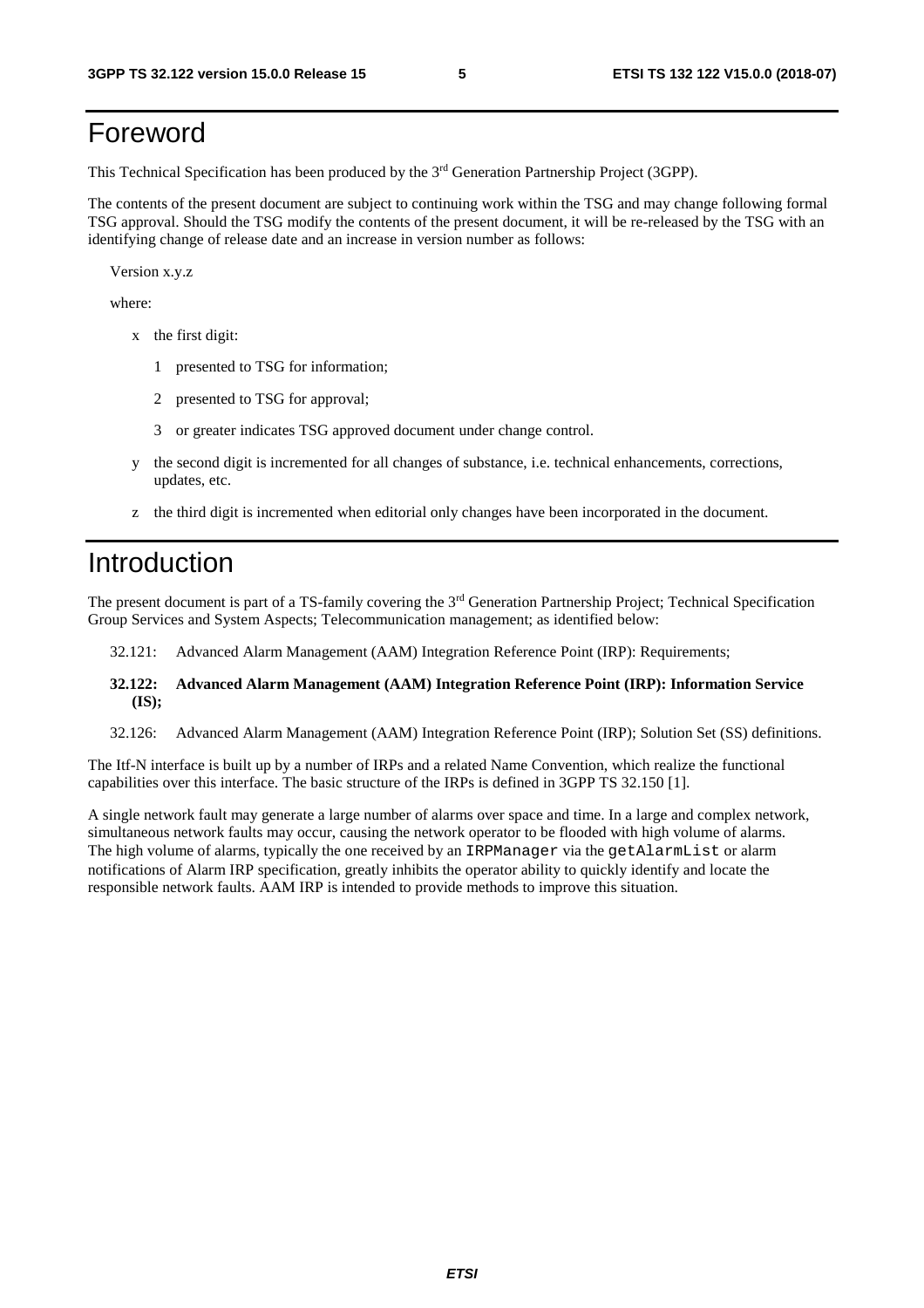# 1 Scope

The purpose of Advanced Alarm Management (AAM) IRP is to define an interface through which an IRPManager can categorize alarm notifications.

The present document is the Information Service of AAM. It defines, for the purpose of categorizing alarm notifications, the information observable and controlled by management system's client and it also specifies the semantics of the interactions used to carry this information.

# 2 References

The following documents contain provisions that, through reference in this text, constitute provisions of the present document.

- References are either specific (identified by date of publication, edition number, version number, etc.) or non-specific.
- For a specific reference, subsequent revisions do not apply.
- For a non-specific reference, the latest version applies. In the case of a reference to a 3GPP document (including a GSM document), a non-specific reference implicitly refers to the latest version of that document in the same Release as the present document.
- [1] 3GPP TS 32.150: "Telecommunication management; Integration Reference Point (IRP) Concept and definitions".
- [2] 3GPP TS 32.102: "Telecommunication management; Architecture".
- [3] 3GPP TS 32.302: "Telecommunication management; Configuration Management (CM); Notification Integration Reference Point (IRP): Information Service (IS)".
- [4] 3GPP TS 32.121: "Telecommunication management; Advanced Alarm Management Reference Point (IRP): Requirements".
- [5] void.
- [6] 3GPP TS 32.622: "Telecommunication management; Configuration Management (CM); Generic network resources Integration Reference Point (IRP): Network Resource Model (NRM)".
- [7] 3GPP TS 32.312: "Telecommunication management; Generic Integration Reference Point (IRP) management; Information Service (IS)".
- [8] 3GPP TS 32.602: "Telecommunication management; Configuration Management (CM); Basic CM Integration Reference Point (IRP): Information Service (SS)".
- [9] 3GPP TS 32.662: "Telecommunication management; Configuration Management (CM); Kernel CM; Information service (IS)".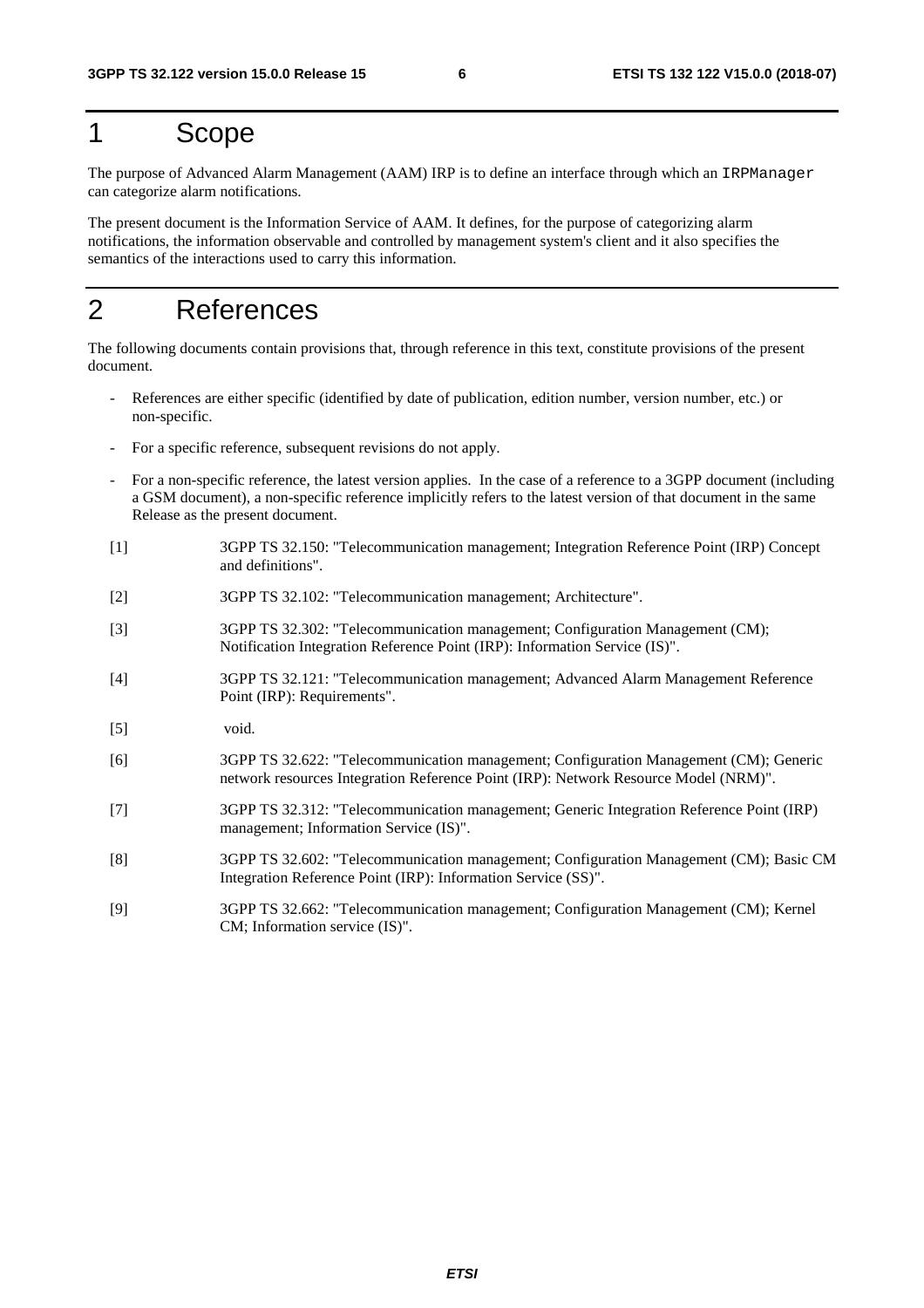# 3 Definitions and abbreviations

# 3.1 Definitions

For the purposes of the present document, the following terms and definitions apply:

**IRP:** See 3GPP TS 32.150 [1].

**IRPAgent:** See 3GPP TS 32.150 [1].

**IRPManager:** See 3GPP TS 32.150 [1].

**Alike Alarm**: Two alarms are considered alike, if the corresponding alarm notifications are issued by the same object instance with the same alarmType, same perceivedSeverity, same probableCause and same specificProblem (if present).

**Lower Edge of Time Window**: The point in time which determines the begin of a time span.

**Upper Edge of Time Window**: The point in time which determines the end of a time span.

### 3.2 Abbreviations

For the purposes of the present document, the following abbreviations apply:

| AAM        | <b>Advanced Alarm Management</b>   |
|------------|------------------------------------|
| AAMRule    | Advanced Alarm Management Rule     |
| CM         | <b>Configuration Management</b>    |
| EM         | <b>Element Manager</b>             |
| <b>IOC</b> | <b>Information Object Class</b>    |
| <b>IRP</b> | <b>Integration Reference Point</b> |
| <b>IS</b>  | <b>Information Service</b>         |
| Itf-N      | Interface N                        |
| <b>MIB</b> | <b>Management Information Base</b> |
| <b>NE</b>  | <b>Network Element</b>             |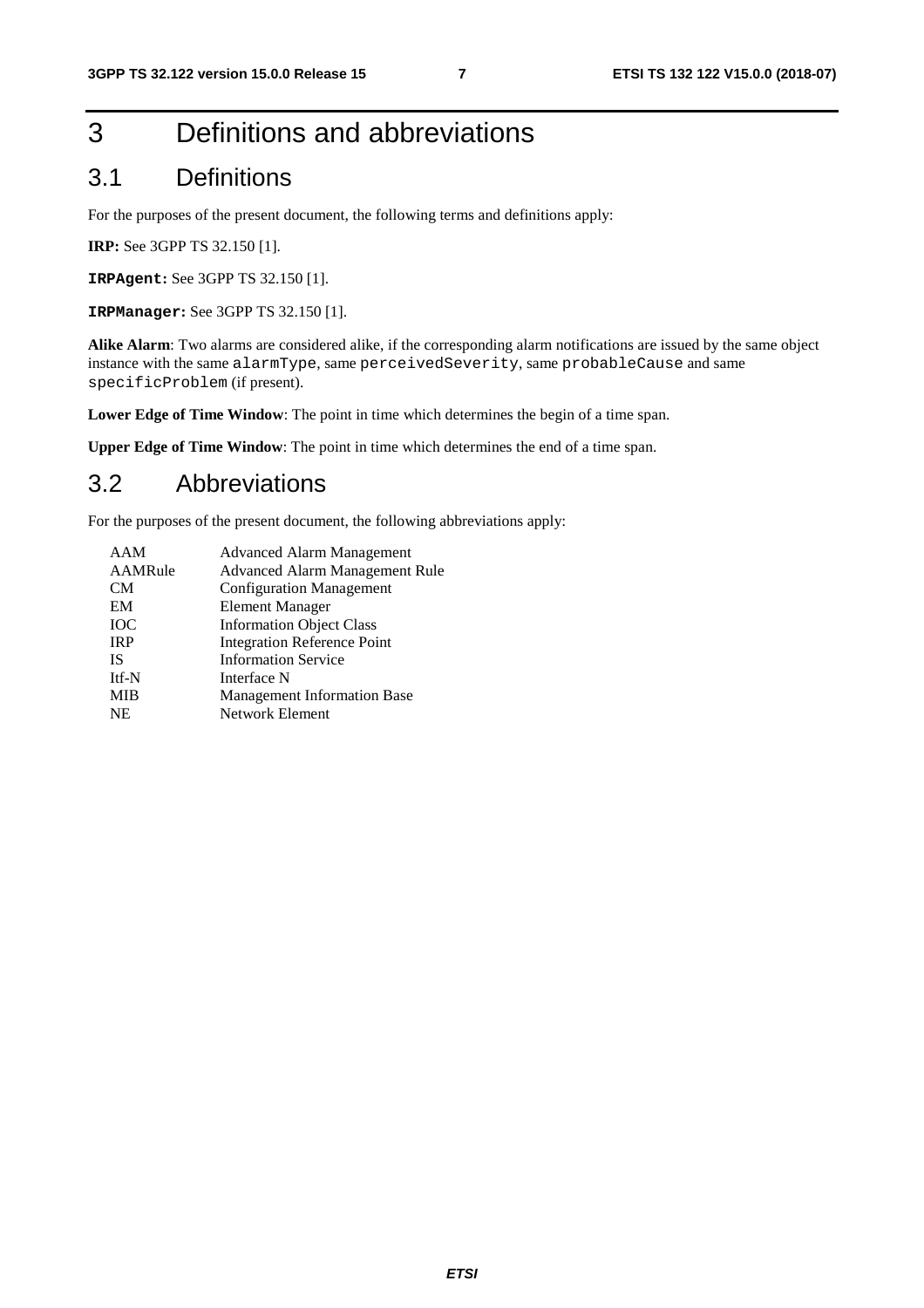# 4 System overview

# 4.1 System context

The general definition of the System Context for the present IRP is found in 3GPP TS 32.150 [1], clause 4.7.

In addition, the set of related IRP(s) relevant to the present IRP is shown in figures 4.1-1 and 4.1-2.



**Figure 4.1-1: System Context A** 



**Figure 4.1-2: System Context B**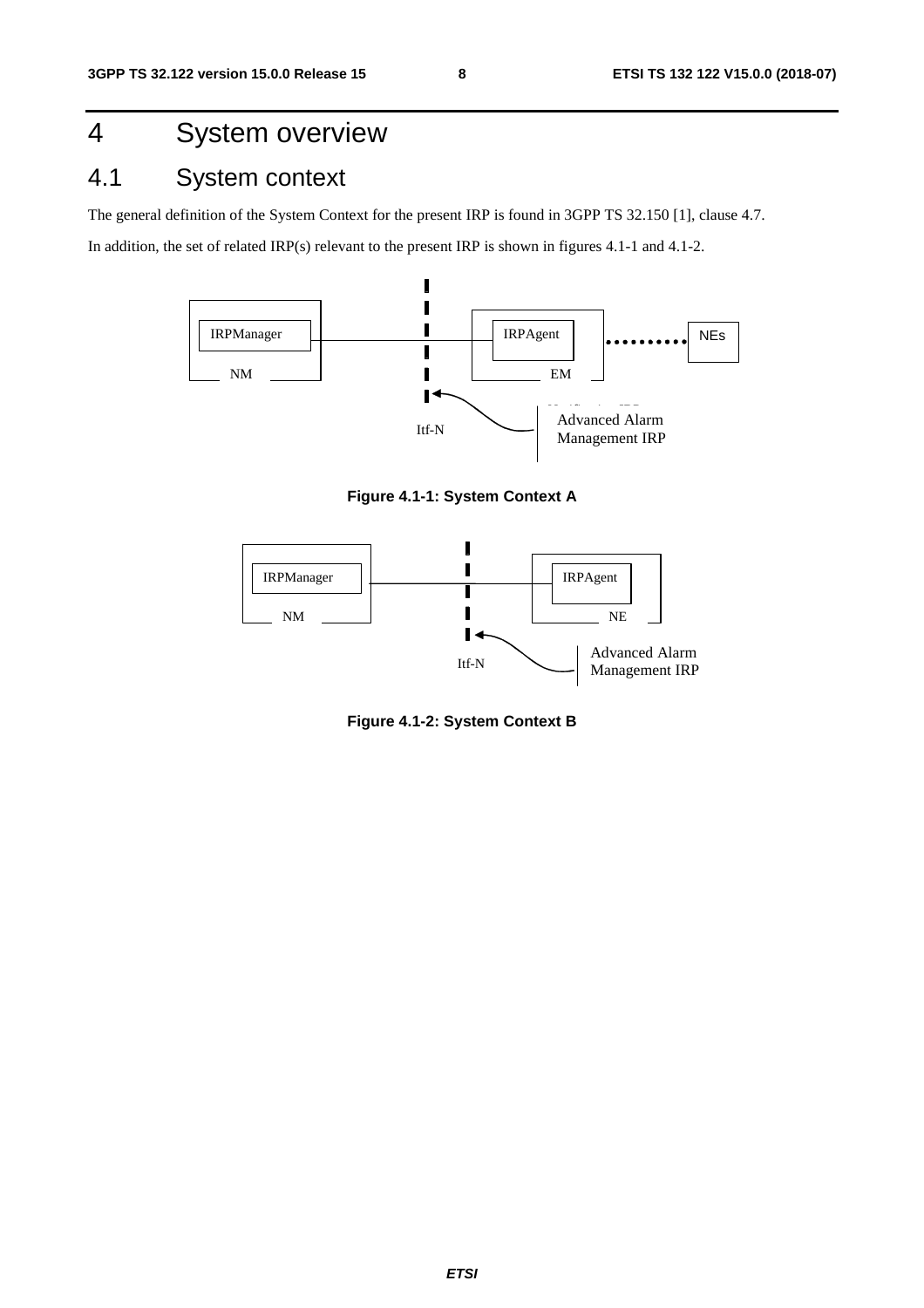# 5 Information Object Classes

# 5.1 Imported information entities and local labels

| Label reference                                                                   | Local label |
|-----------------------------------------------------------------------------------|-------------|
| 3GPP TS 32.622 [6], information object class, Top                                 | Top         |
| 3GPP TS 32.312 [7], information object class, managedGenericIRP managedGenericIRP |             |
| 3GPP TS 32.622 [6], information object class, IRPAgent                            | IRPAgent    |

# 5.2 Class diagram

### 5.2.1 Attributes and relationships

This clause depicts the set of IOCs that encapsulate information within the AAM IRP. The intent is to identify the information required for the AAM IRP implementation of its operations and notification emission.

This clause provides the overview of all Information Object Classes in UML.

Subsequent clauses provide more detailed specification of various aspects of these Information Object Classes.



**Figure 5.2.1-1: Class Diagram**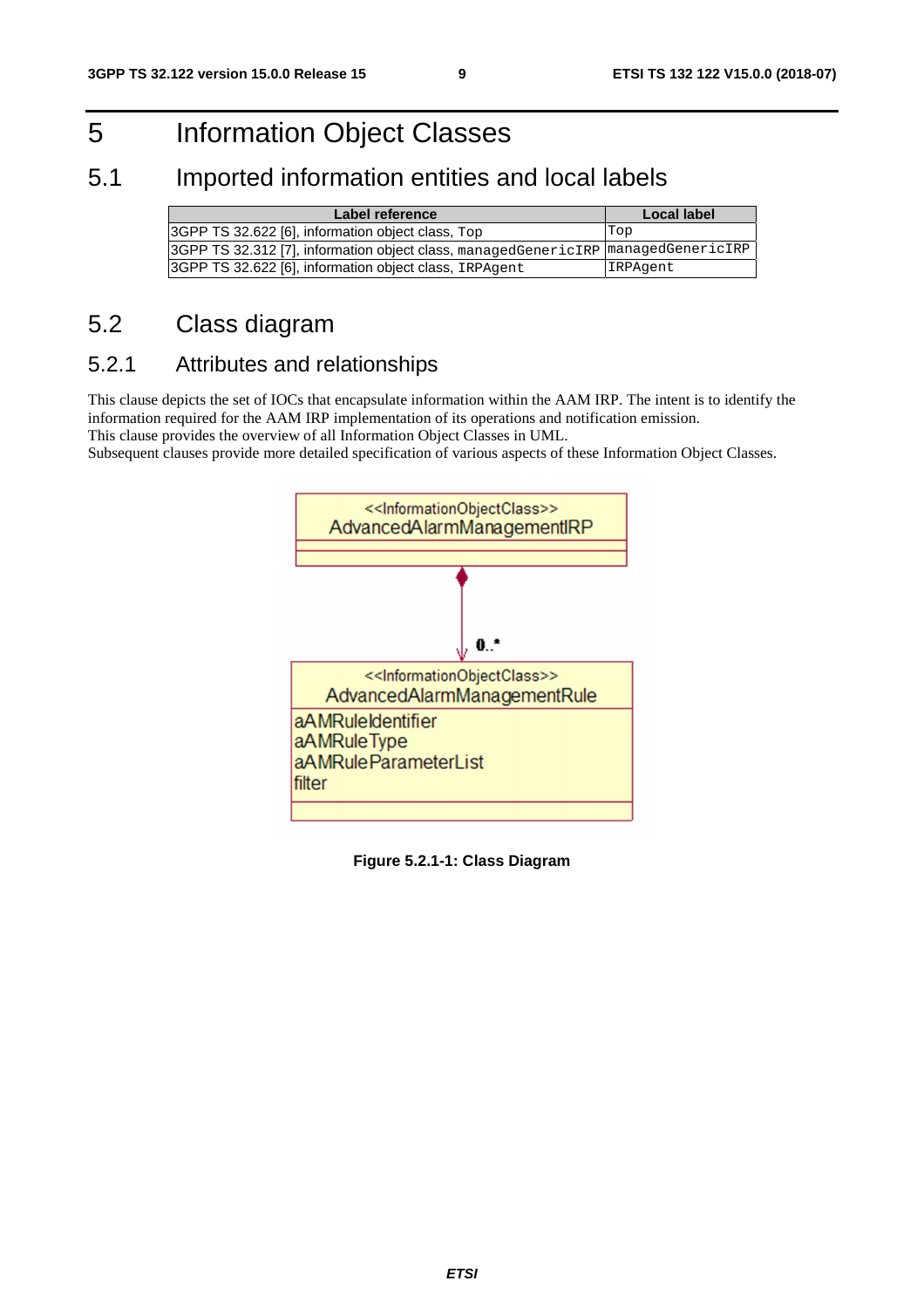# 5.2.2 Inheritance

This clause depicts the inheritance relationships that exist between Information Object Classes.



**Figure 5.2.2-1: Inheritance Diagram**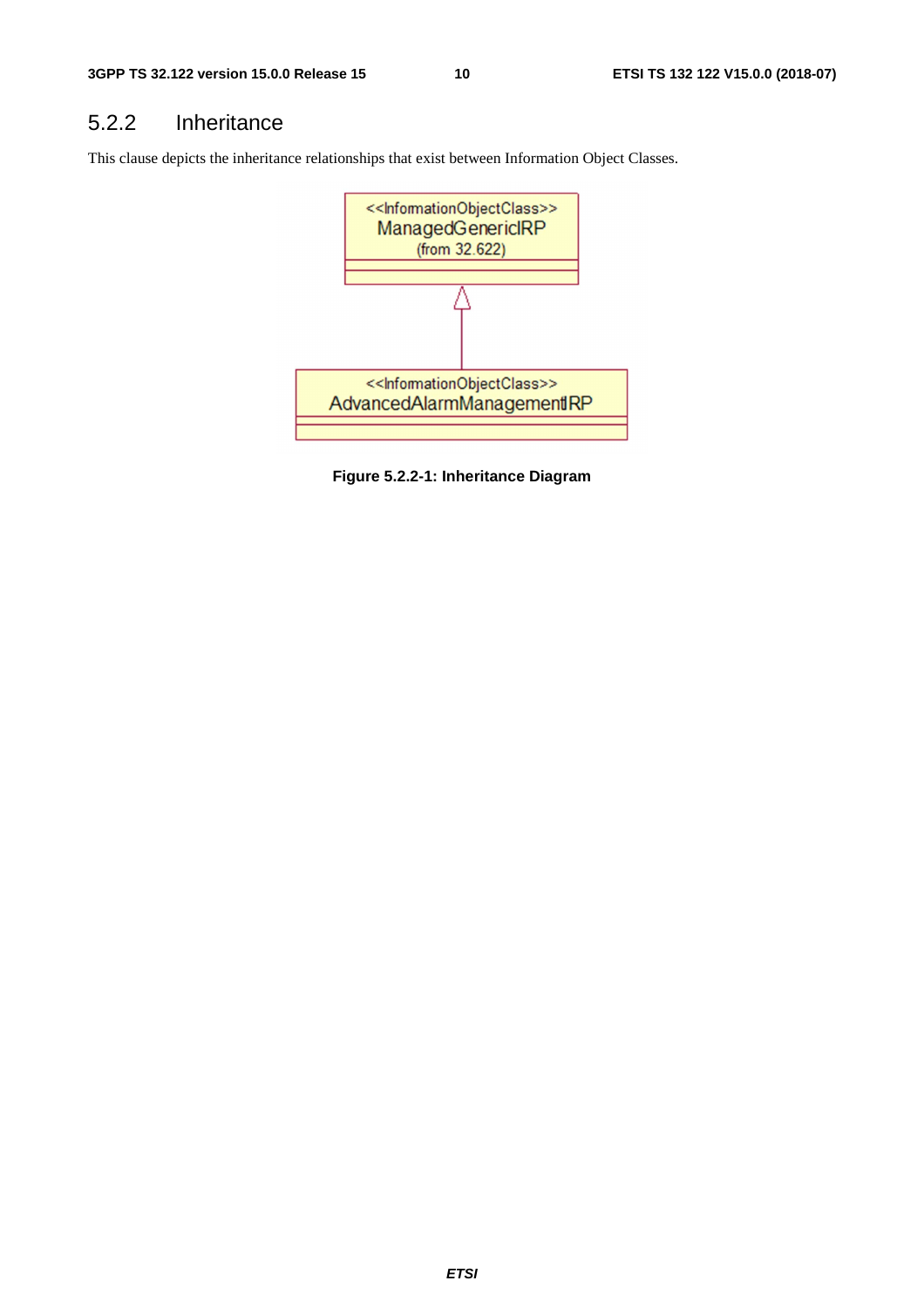# 5.3 Information Object Class definitions

### 5.3.1 advancedAlarmManagementRule

#### 5.3.1.1 Definition

#### 5.3.1.1.1 General Definition

This information object represents an AAM Rule object instance.

An AdvancedAlarmManagementRule is fully identified by its distinguished name.

It inherits from IOC top.

An AAM Rule is a way for the IRPManager to define which alarms / alarm clearings deliver significant or insignificant information (significant seen with the eyes of the IRPManager) and to tell the IRPAgent not to send the insignificant alarms / alarm clearings.

AAMRules will not screen out all insignificant alarms/alarm clearings, but contribute to enable the network operator to reduce the number of reported alarms to a reasonable and manageable level.

The choice of rule/s may depend on the type of alarm, the environment, the time of day and many more.

To avoid screening of alarms which might be important for the network operator, the user of AAM rules should apply AAMrules with careful consideration and appropriate setting of parameters.

An AAM Rule instance is fully identified by its DNdistinguished name. A Rule instance carries, among other things, the identification of the Rule type called AdvancedAlarmManagementRuleType. Of these there exist the following:

- ThresholdRule
- TransientRule
- ToggleRule
- VendorSpecificRule

See Annex A for the description of the above Rules.

#### 5.3.1.2 Attributes

| <b>Attribute name</b>                    | Support Qualifier Read Qualifier Write Qualifier |   |   |
|------------------------------------------|--------------------------------------------------|---|---|
| advancedAlarmManagementRuleIdentifier    | м                                                |   |   |
| advancedAlarmManagementRuleType          | M                                                | M | - |
| advancedAlarmManagementRuleParameterList | м                                                | м | ۰ |
| filter                                   | м                                                | м | - |

#### 5.3.2 advancedAlarmManagementIRP

#### 5.3.2.1 Definition

This information object represents an AAM IRP. It inherits from IOC managedGenericIRP.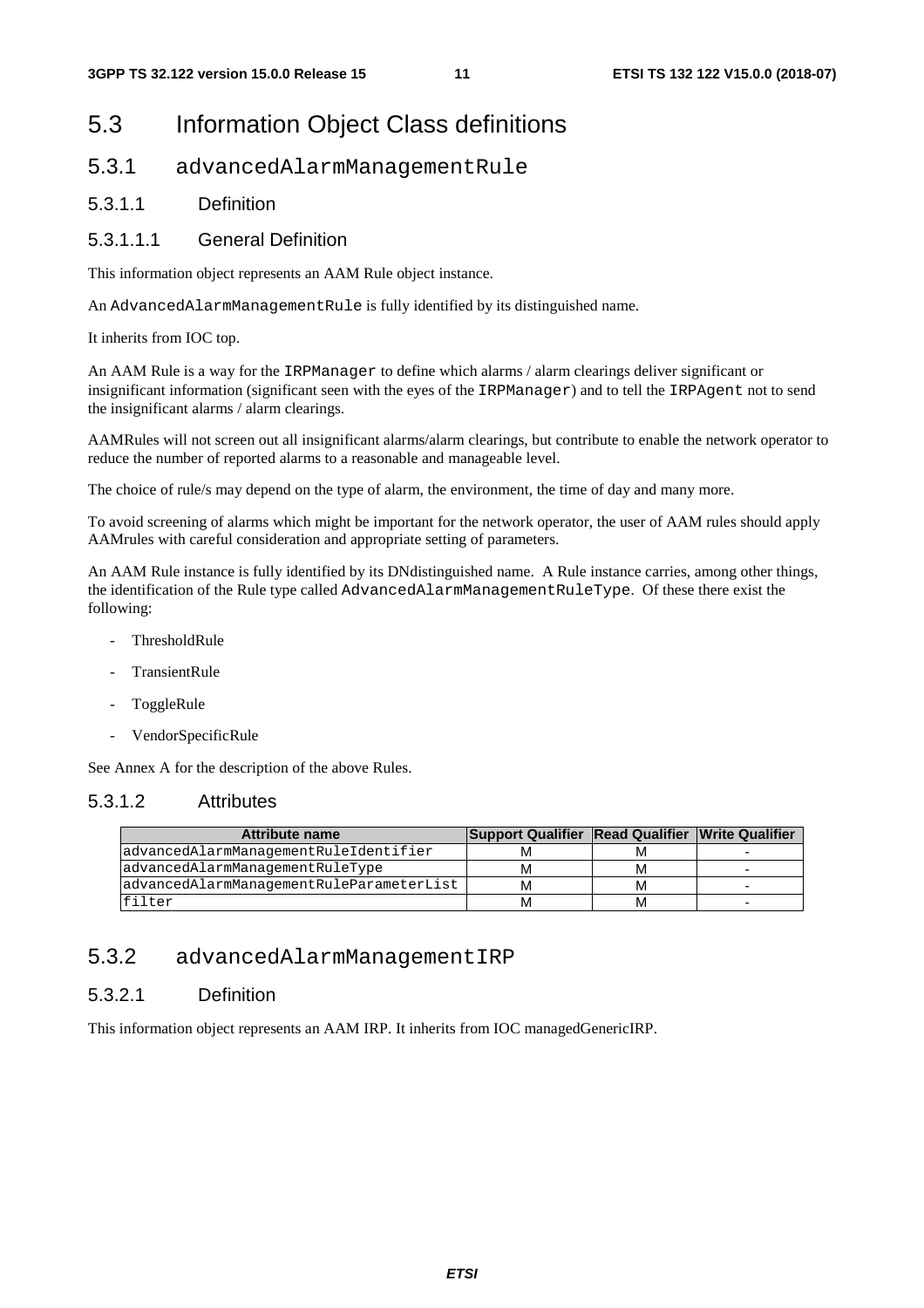# 5.4 Information relationships definition

# 5.4.1 relation- AdvancedAlarmManagementIRP-AdvancedAlarm ManagementRule (M)

#### 5.4.1.1 Definition

This relationship defines the relationship between an AdvancedAlarmManagementIRP and an AdvancedAlarmManagementRule instance.

#### 5.4.1.2 Roles

| <b>Name</b>                   | <b>Definition</b>                                                                                     |
|-------------------------------|-------------------------------------------------------------------------------------------------------|
|                               | theAdvancedAlarmManagementRule This role represents an AAM Rule. It can be played by instances of IOC |
|                               | advancedAlarmingRule                                                                                  |
| theAdvancedAlarmManagementIRP | This role represents the AAM IRP which an IRPManager uses. It is played                               |
|                               | by instances of IOC advanced Alarm Management IRP                                                     |

#### 5.4.1.3 Constraints

None

# 5.5 Information attributes definition

This clause defines the semantics of the Attributes used in Information Object Classes.

# 5.5.1 Definitions and legal values

| <b>Attribute Name</b>                                                                       | <b>Definition</b>                                                          | Legal<br><b>Values</b> |
|---------------------------------------------------------------------------------------------|----------------------------------------------------------------------------|------------------------|
| advancedAlarmManagementRuleIdentifier                                                       | This attribute identifies uniquely an AAM Rule base<br>object instance     | String                 |
| advancedAlarmManagementRuleType                                                             | This attribute indicates the type of AAM Rule this<br>instance represents. | String                 |
| advancedAlarmManagementRuleParameterList This attribute identifies parameters and values of | this AAM Rule                                                              | N/A                    |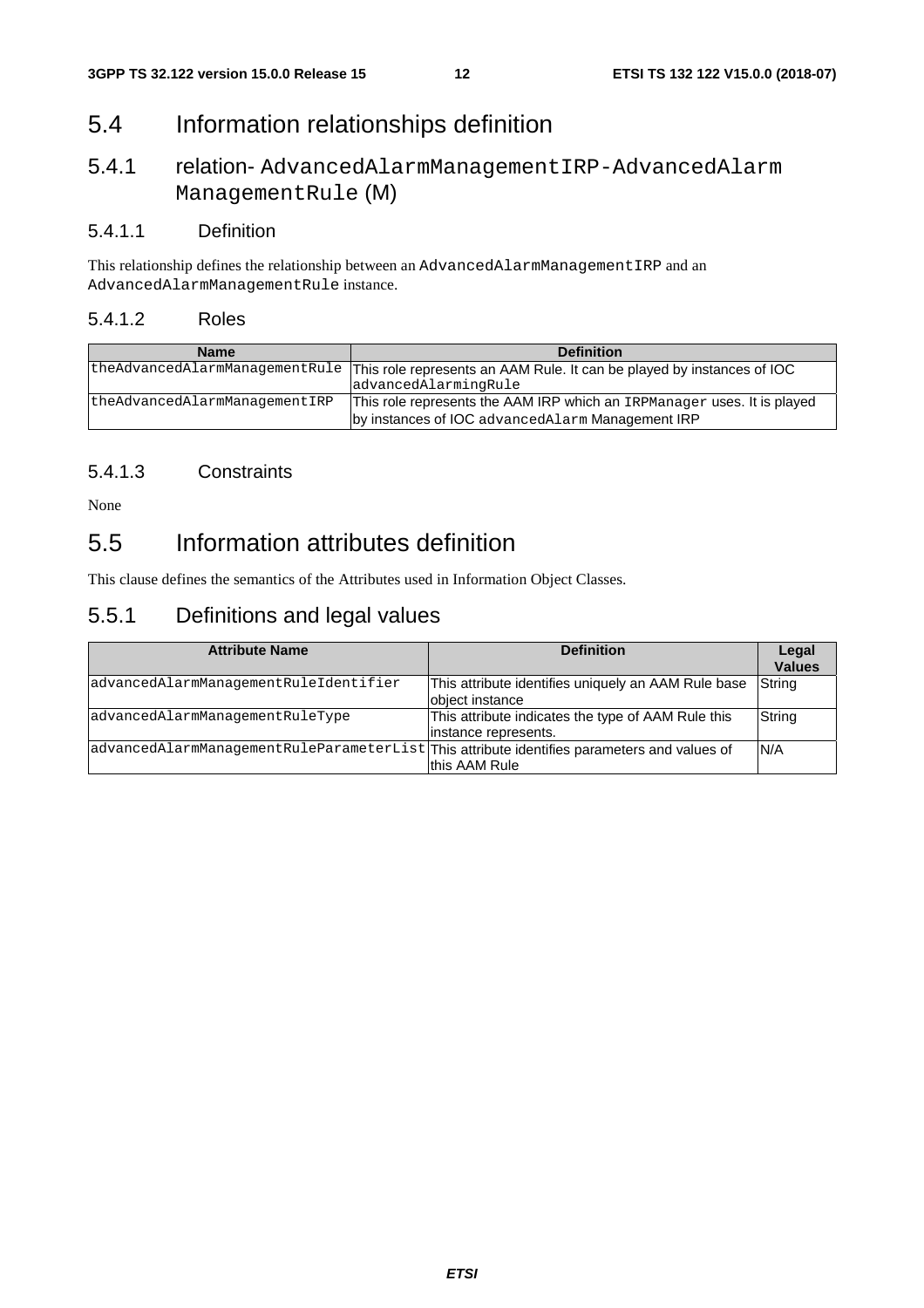# 6 Interface Definition

6.1 Class diagram representing interfaces



**Figure 6.1-1: Class Diagram for AdvancedAlarmManagementIRPOperation\_1 Interface**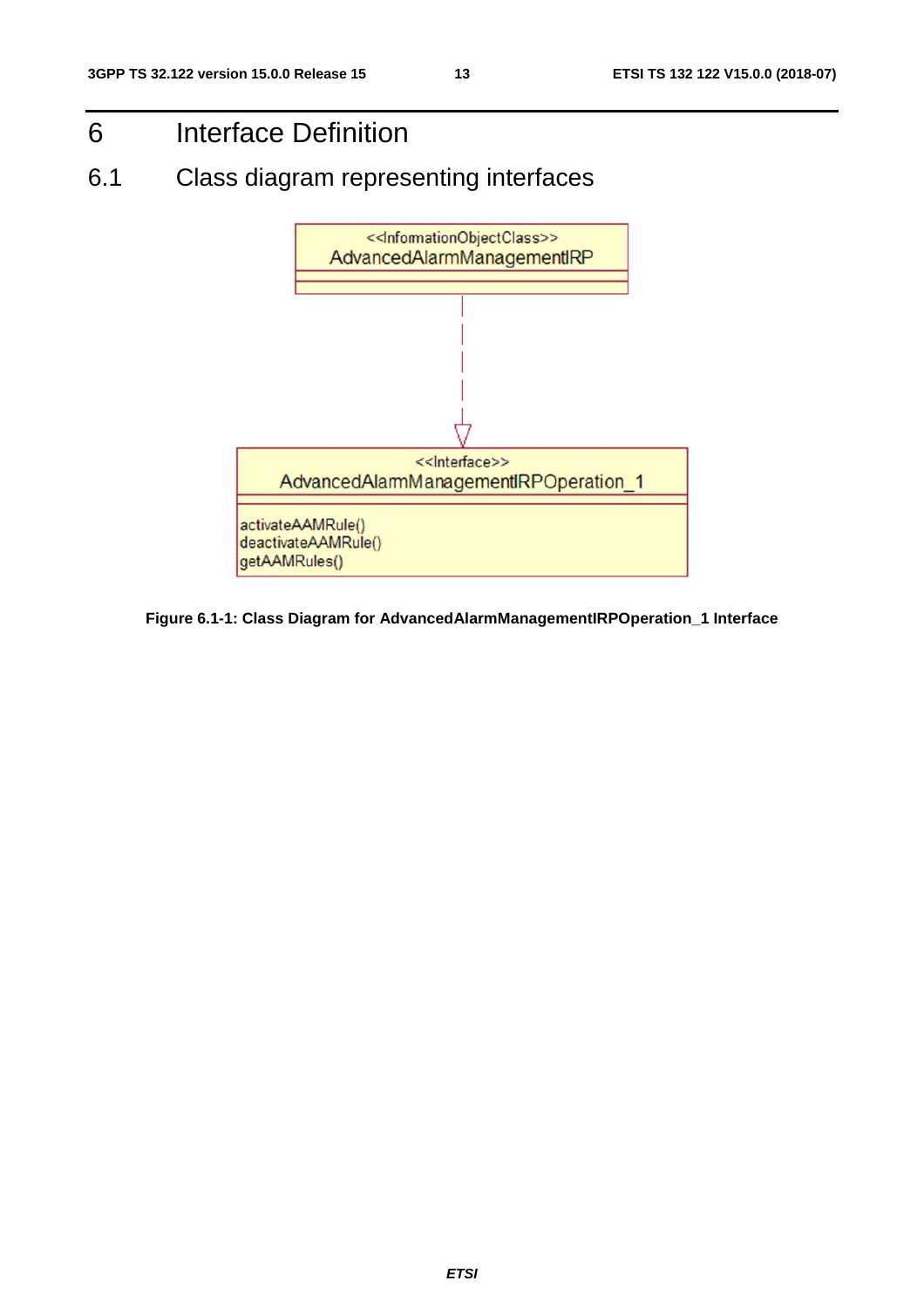# 6.2 AAMIRPOperation 1 Interface (M)

### 6.2.1 Scope

This interface defines methods for the IRPManager to request the IRPAgent for alarm notifications of significant information (significant from the IRPManager's perspective).

The definition of insignificance is determined by the IRPManager. The choice of AAM Rule/s may depend on the type of alarm, the environment, the time of day and many more.

An implementation can claim compliance to this IRP if it supports at least one of the AAMRules, i.e. one of the operations defined in clause 6.2.2 up to and including clause 6.2.5, and the mandatory operations defined in this interface.

### 6.2.2 Operation activateAAMRule (M)

#### 6.2.2.1 Definition

This operation allows the IRPManager to request the IRPAgent to activate an AAM rule.

#### 6.2.2.2 Input parameters

#### 6.2.2.2.1 Generic Input parameters

| <b>Parameter Name</b>            |   | Qualifier Information | <b>Comment</b>                                                 |  |  |
|----------------------------------|---|-----------------------|----------------------------------------------------------------|--|--|
|                                  |   | type                  |                                                                |  |  |
| aAMRuleType                      | М | N/A                   | This corresponds to attribute                                  |  |  |
|                                  |   |                       | advancedAlarmManagementRuleType of                             |  |  |
|                                  |   |                       | advancedAlarmManagementRule (see 5.3.1.2)                      |  |  |
|                                  |   |                       | Values: ThresholdRule, TransientRule, ToggleRule,              |  |  |
|                                  |   |                       | VendorSpecificRule                                             |  |  |
| aAMRuleParameterList<br>N/A<br>м |   |                       | This corresponds to attribute                                  |  |  |
|                                  |   |                       | advancedAlarmManagementRuleParameterList of                    |  |  |
|                                  |   |                       | advancedAlarmManagementRule (see 5.3.1.2)                      |  |  |
|                                  |   |                       | Content depends on value of                                    |  |  |
|                                  |   |                       | advancedAlarmManagementRuleType                                |  |  |
| filter                           | м | N/A                   | This corresponds to attribute filter of                        |  |  |
|                                  |   |                       | advancedAlarmManagementRule (see 5.3.1.2)                      |  |  |
|                                  |   |                       | Carries a filter constraint. It can e.g. comprise objectClass, |  |  |
|                                  |   |                       | objectInstance, alarmType, probableCause,                      |  |  |
|                                  |   |                       | perceivedSeverity, specificProblem.                            |  |  |

#### 6.2.2.2.2 Content of Input parameter aAMRuleParameterList depending on value of aAMRuleType

#### 6.2.2.2.2.1 aAMRuleType = ThresholdRule

| <b>Parameter Name</b>   | <b>Qualifier</b> | <b>Information</b><br>tvpe | Comment       |
|-------------------------|------------------|----------------------------|---------------|
| alarmOccurenceThreshold |                  | N/A                        | value $>0$    |
| slidingTimeWindow       | М                | N/A                        | Unit: minutes |

#### 6.2.2.2.1.2 aAMRuleType = TransientRule

| <b>Parameter Name Qualifier</b> |   | <b>Information</b><br>tvpe | Comment       |
|---------------------------------|---|----------------------------|---------------|
| timeSpan                        | М | N/A                        | Unit: minutes |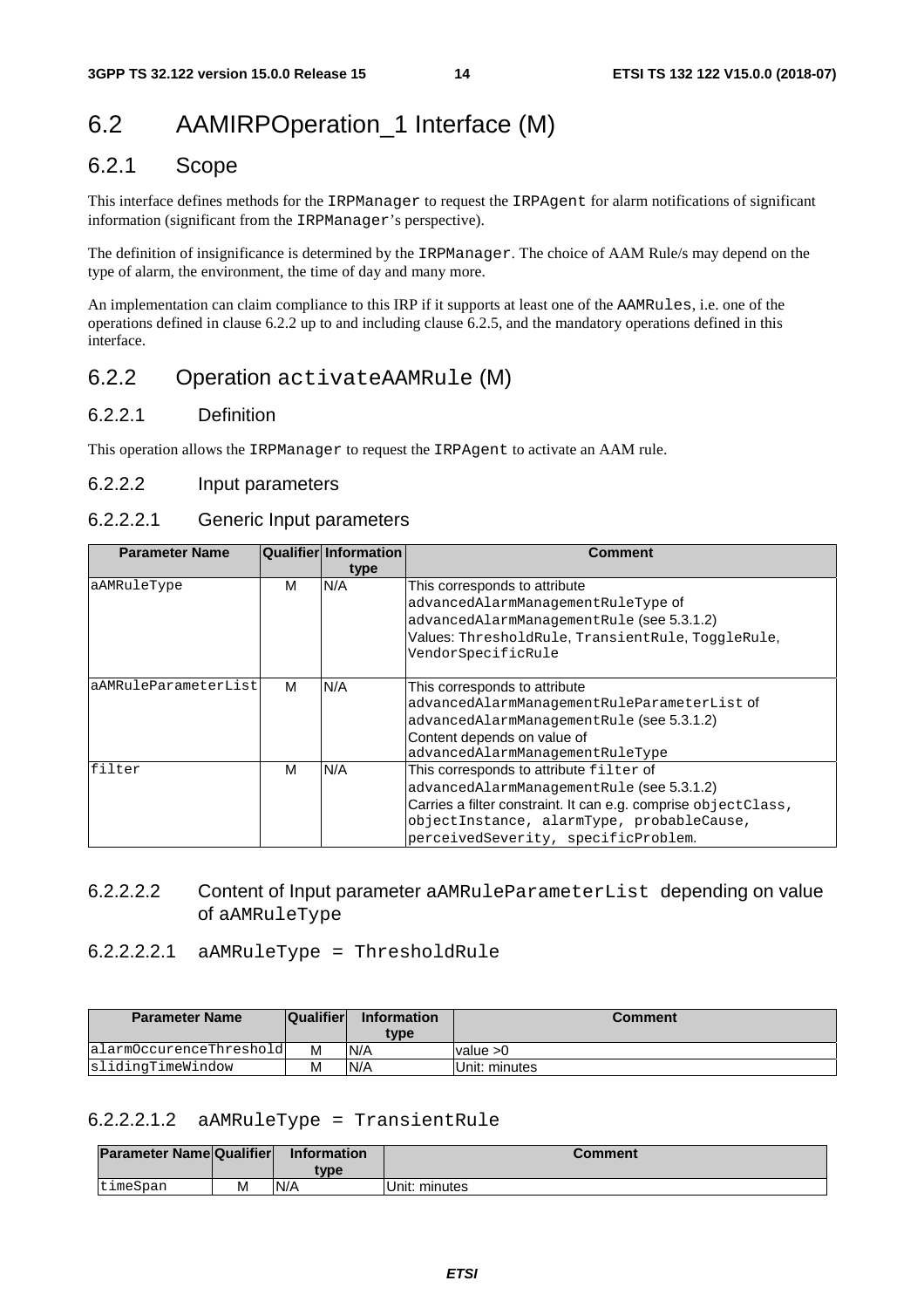### 6.2.2.2.2.3 aAMRuleType = ToggleRule

| <b>Parameter Name</b>            | <b>Qualifier</b> | <b>Information</b> | <b>Comment</b> |
|----------------------------------|------------------|--------------------|----------------|
|                                  |                  | type               |                |
| alarmOccurenceThreshold          | M                | N/A                | value>0        |
| slidingTimeWindowTogglingStarted | M                | N/A                | Unit: minutes  |
| slidingTimeWindowTogglingSettled | M                | N/A                | Unit: minutes  |

### 6.2.2.2.2.4 aAMRuleType = vendorSpecificRule

| <b>Parameter Name</b>      |     | Qualifier Information type Comment |     |
|----------------------------|-----|------------------------------------|-----|
| vendor specific parameters | N/A | N/A                                | N/A |

### 6.2.2.3 Output parameters

| <b>Parameter Name</b> | <b>Qualifier</b> | <b>Matching Information</b>                   | <b>Comment</b> |
|-----------------------|------------------|-----------------------------------------------|----------------|
| aAMRuleIdentifier     | м                | N/A                                           | See §5.5.1     |
| status                | М                | ENUM (Success, Failure, aAMRuleAlreadyActive) |                |

#### 6.2.2.4 Pre-condition

AAMIsSupported

| <b>Assertion Name</b> | <b>Definition</b>                                                  |  |
|-----------------------|--------------------------------------------------------------------|--|
|                       | aAMIsSupported The AAM functionality is supported by the IRPAgent. |  |

#### 6.2.2.5 Post-condition

AAMRuleIsApplied

| <b>Assertion Name</b> | <b>Definition</b>                                                                              |
|-----------------------|------------------------------------------------------------------------------------------------|
|                       | aAMRuleIsApplied The AAM rule is applied. For the consequences see the definitions in Annex A. |

### 6.2.2.6 Exceptions

| <b>Name</b> | <b>Properties</b>                                                                                      |  |
|-------------|--------------------------------------------------------------------------------------------------------|--|
|             | $\alpha$ operation failed <b>Condition:</b> the pre-condition is false or the post-condition is false. |  |
|             | <b>Returned Information:</b> The output parameter status.                                              |  |
|             | <b>Exit state:</b> Entry state.                                                                        |  |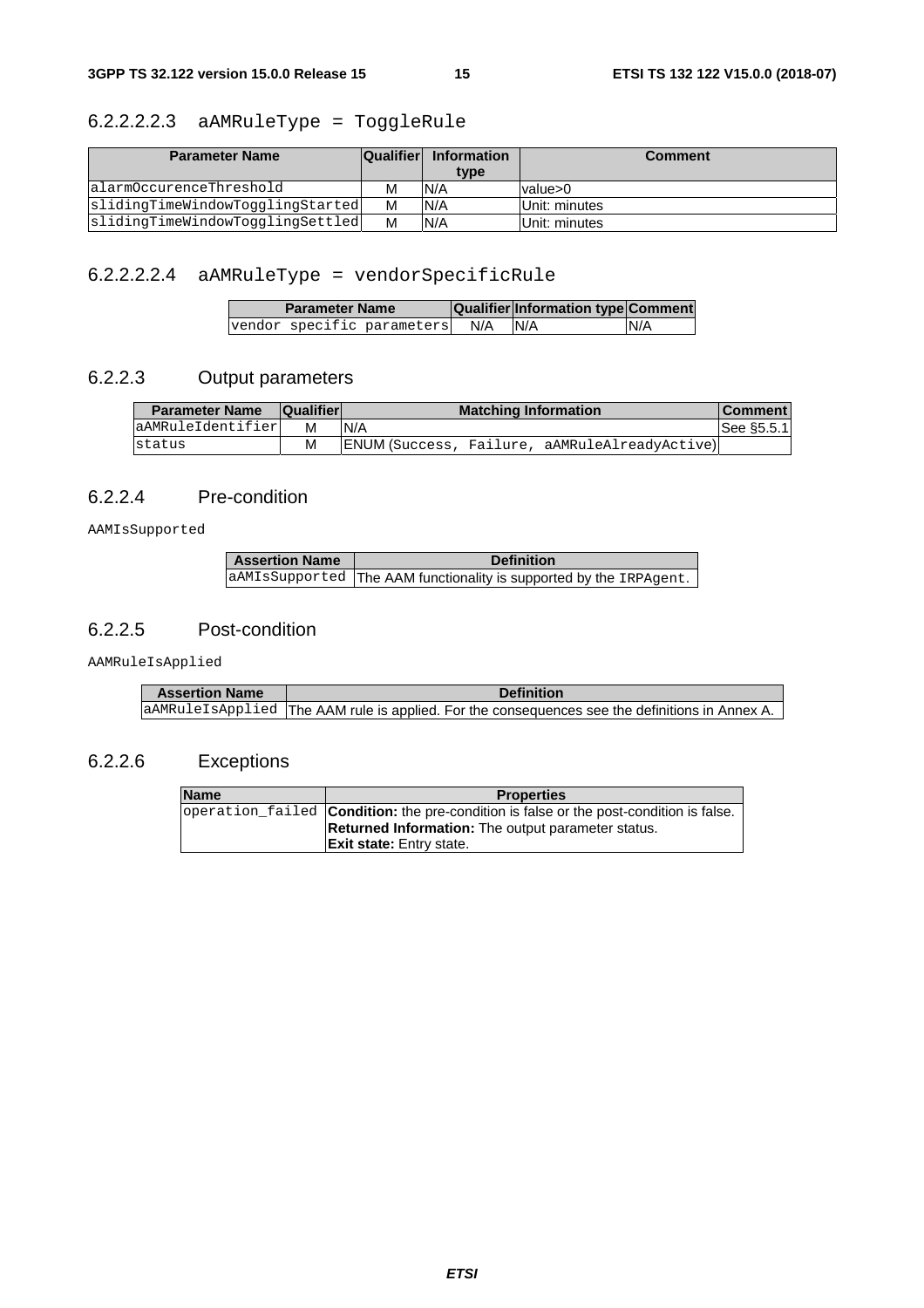# 6.2.3 Operation getAAMRules (M)

#### 6.2.3.1 Definition

This operation allows an IRPManager to request from the IRPAgent a list of activated AAMRules.

#### 6.2.3.2 Input parameters

None

#### 6.2.3.3 Output parameters

| <b>Parameter</b><br><b>Name</b> | Qualifier | <b>Matching Information</b>                                                                                                                                                                                                                                                                                                          | <b>Comment</b>                                                                                                               |
|---------------------------------|-----------|--------------------------------------------------------------------------------------------------------------------------------------------------------------------------------------------------------------------------------------------------------------------------------------------------------------------------------------|------------------------------------------------------------------------------------------------------------------------------|
| aAMRuleList                     | м         | LIST of aAMRuleInstance {<br>aAMRuleInstance<br>LIST OF $\{$<br>aAMRuleIdentifier,<br>aAMRuleType,<br>aAMRuleParameterList,<br>filter<br>aAMRuleType<br>ENUM (<br>thresholdRule,<br>toggleRule,<br>transientRule,<br>vendorSpecificRule<br>aAMRuleParameterList:<br>Content type depends on the value of<br>aAMRuleType (see §6.2.2) |                                                                                                                              |
| Status                          | M         | ENUM (Success, Failure)                                                                                                                                                                                                                                                                                                              | If no rule is defined, an empty<br>advancedAlarmManagement<br>$\rm _{RuleList}$ a shall be delivered and<br>status==Success. |

#### 6.2.3.4 Pre-condition

None

#### 6.2.3.5 Post-condition

allActiveAdvanceAlarmManagementRulesAreDelivered

| <b>Assertion Name</b>                                                                   | <b>Definition</b> |
|-----------------------------------------------------------------------------------------|-------------------|
| allActiveAlarmManagementRulesAreDelivered Allactive AAM rules are listed in the output. |                   |

### 6.2.3.6 Exceptions

| <b>Name</b> | <b>Properties</b>                                                                                      |  |
|-------------|--------------------------------------------------------------------------------------------------------|--|
|             | $\alpha$ operation failed <b>Condition:</b> the pre-condition is false or the post-condition is false. |  |
|             | <b>Returned Information:</b> The output parameter status.                                              |  |
|             | <b>Exit state:</b> Entry state.                                                                        |  |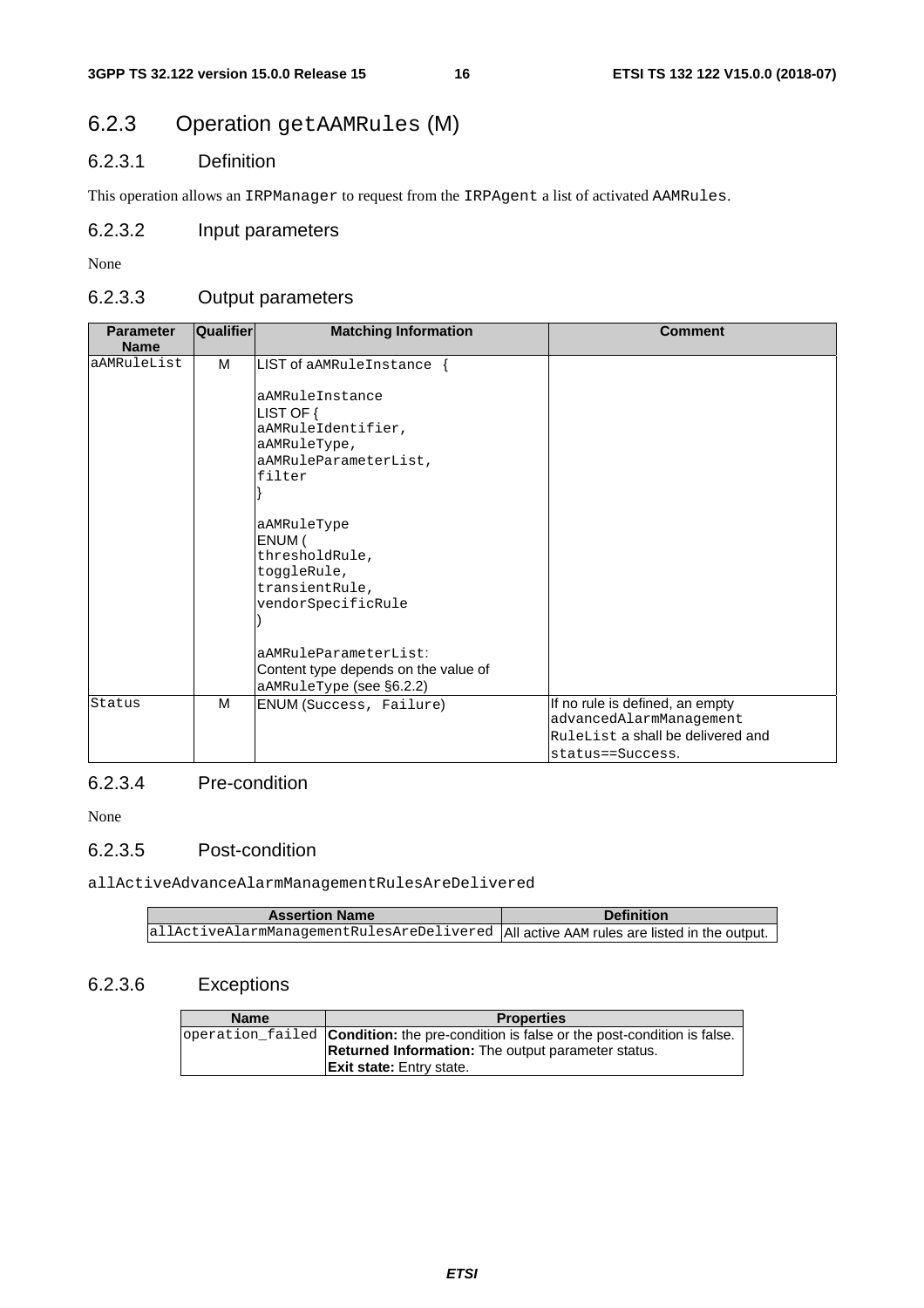# 6.2.4 Operation deactivateAAMRule (M)

#### 6.2.4.1 Definition

This operation allows an IRPManager to request the IRPAgent to deactivate one or all activated AAMRules.

Deactivated rules are not visible for the IRPManager.

#### 6.2.4.2 Input parameters

| <b>Parameter Name</b>                 | <b>Qualifier</b> | <b>Information</b> | <b>Comment</b>                                                                                    |
|---------------------------------------|------------------|--------------------|---------------------------------------------------------------------------------------------------|
|                                       |                  | type               |                                                                                                   |
| advancedAlarmManagementRuleIdentifier | M                | See 32.302<br>[3]  | If this parameter contains no information,<br>then all active AAM Rules shall be<br>Ideactivated. |

### 6.2.4.3 Output parameters

| <b>Parameter</b><br><b>Name</b> | Qualifier | <b>Matching Information</b>                                    | <b>Comment</b>                                                                                                                                                                                                                                                                  |
|---------------------------------|-----------|----------------------------------------------------------------|---------------------------------------------------------------------------------------------------------------------------------------------------------------------------------------------------------------------------------------------------------------------------------|
| status                          | м         | <b>ENUM</b> (Success,<br>SpecifiedRuleNotExisting,<br>Failure) | If input parameter<br>advancedAlarmManagementRuleIdentifier is<br>present and no such rule exists, then status==<br>SpecifiedRuleNotExisting.<br>If input parameter<br>advancedAlarmManagementRuleIdentifier is not<br>present and no rule is defined, then<br>status==Success. |

### 6.2.4.4 Pre-condition

None

#### 6.2.4.5 Post-condition

allOrSpecifiedActiveAdvanceAlarmManagementRulesAreDeactivated

| <b>Assertion Name</b>                                                                            | <b>Definition</b>                                    |
|--------------------------------------------------------------------------------------------------|------------------------------------------------------|
| allOrSpecifiedActiveAdvanceAlarmManagementRulesAreDeactivated Depending on the input all or only | the specified active AAM Rule<br>lare/is deactivated |

### 6.2.4.6 Exceptions

| <b>Name</b><br><b>Properties</b> |                                                                                               |  |
|----------------------------------|-----------------------------------------------------------------------------------------------|--|
|                                  | operation failed <b>Condition:</b> the pre-condition is false or the post-condition is false. |  |
|                                  | <b>Returned Information:</b> The output parameter status.                                     |  |
|                                  | <b>Exit state:</b> Entry state.                                                               |  |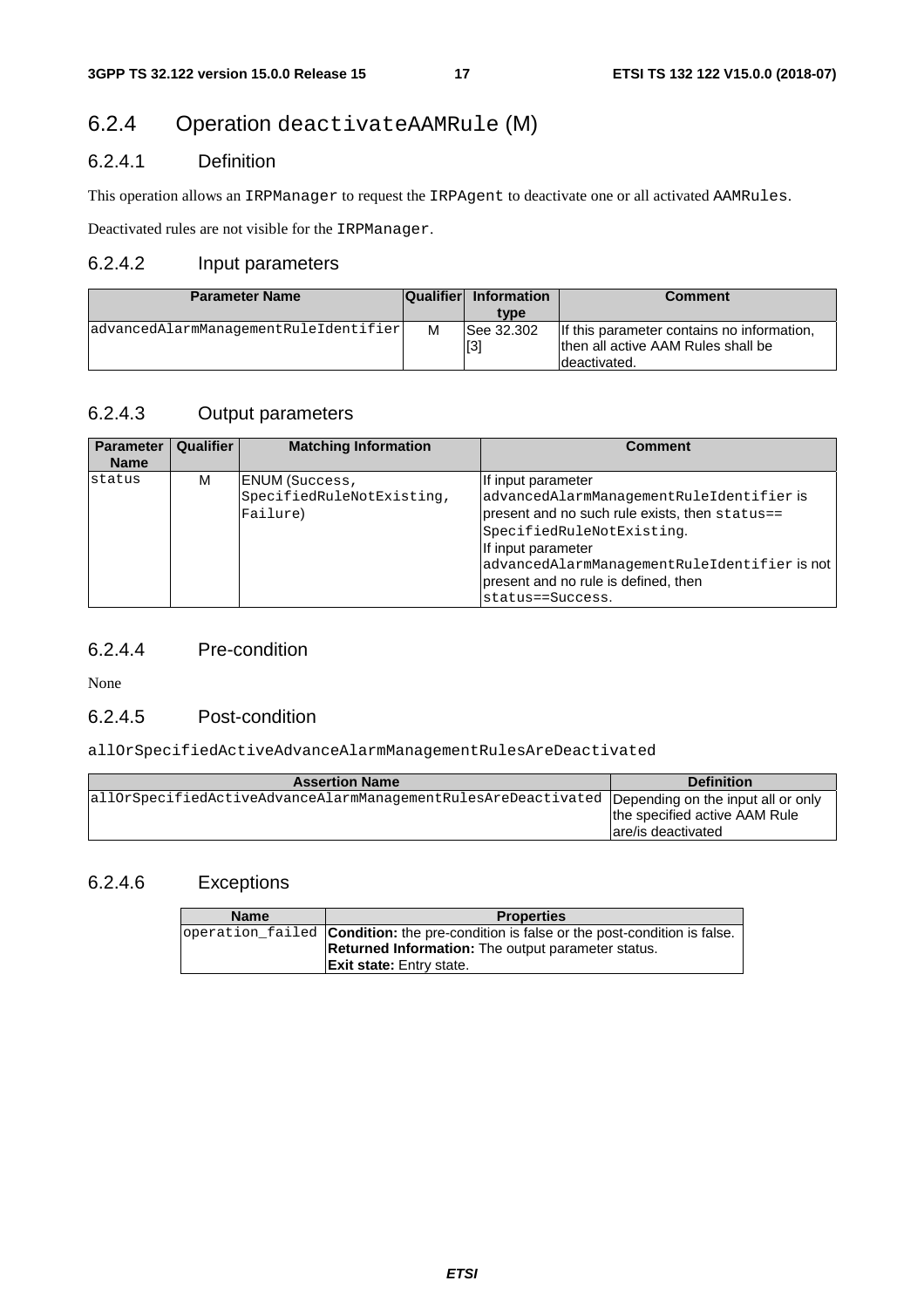# Annex A (normative): Advanced Alarm Management Rules

# A.1 General

It is not recommended to have several AAMRules applicable at one time for one event. However, if YyyFunction supports and allows it, then it is vendor specific which AAMRule is applied or not.

An AAMRule (called Rule hereafter) contains multiple elements.

The first element (subSection titled: Criterion to determine alike alarm) is a criterion used to determine if an alarm is classified as 'alike' or "not alike". If the alarm is not-alike, then the alarm is not subject to further scrutiny (processing) by the Rule, i.e. it would be processed as if there is no Rule in effect. The IRPManager specifies such criterion in an input parameter named filter in various relevant AAM operations.

The second element (subSection titled: Treatment of alike alarm) is the algorithm to determine if

- a) An alike alarm should be reported as one alarm (i.e. it is a significant alarm) or
- b) The alike alarm should be suppressed (i.e. it is an insignificant alarm).

When a significant alarm is identified, the algorithm also determines:

- a) The time when the notifyNew/Changed/ClearedAlarm of this significant alarm should be sent to IRPManager and
- b) The value of alarmRaisedTime, alarmChangedTime and alarmClearedTime parameters in the relevant notifyNew/Changed/ClearedAlarm of this significant alarm.

The third element (subSection titled: Relation to Log and AlarmList) specifies which alarms shall enter into Log of LogIRP and AlarmList of AlarmIRP.

Each of the following subsections defines a Rule using the three-element description outlined above.

For each Rule, illustration samples, using symbols shown below, are given (titled: Samples). The thick horizontal line indicates a time-line. The dotted double-arrow line indicates a time parameter, if applicable. The '?' box indicates the alarm under investigation. The left-edge of a box corresponds to the alarmRaisedTime while the right-edge corresponds to the alarmClearedTime. So, the horizontal span of a box indicates the alarm active time span.



**Figure A.1-1: Sample diagram notations** 

Sometimes, a shaded box is drawn below the time line as below. Such shaded box indicates the identification of a significant alarm (to be reported alarm).

The left-edge of the box indicates the time when the corresponding alarm notification is sent out. This emission time is not necessarily identical to the alarmRaised/ChangedTime within the alarm notification.

The right-edge of a box indicates the time when the corresponding alarm clearing notification is sent out. This emission time is not necessarily identical to the alarmClearedTime within the alarm notification.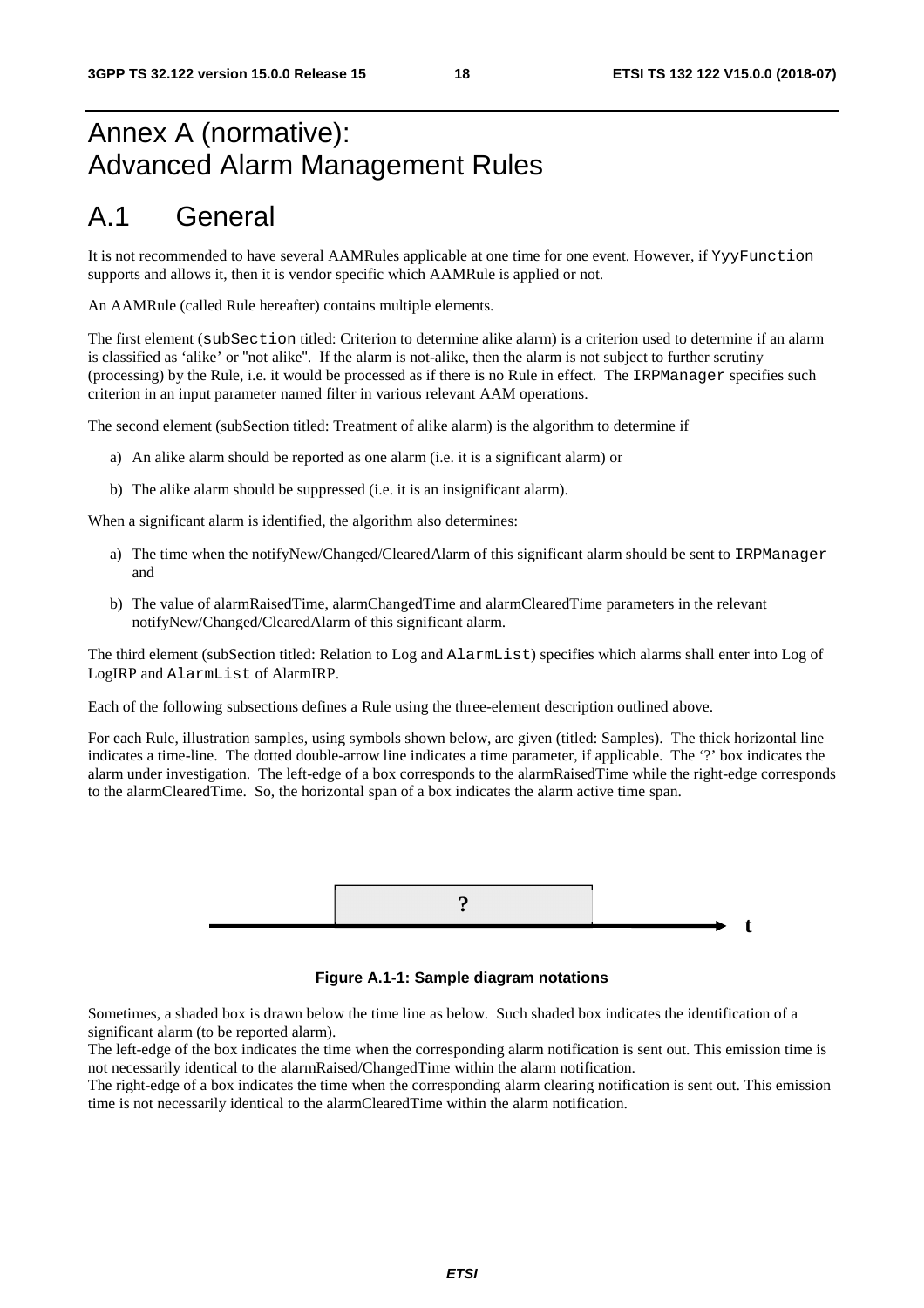

**Figure A.1-2: Sample diagram notations** 

For each Rule, use cases are given (subSection titled: Example for Use cases).

For some Rules exception handling is defined (subSection titled: Exception Handling).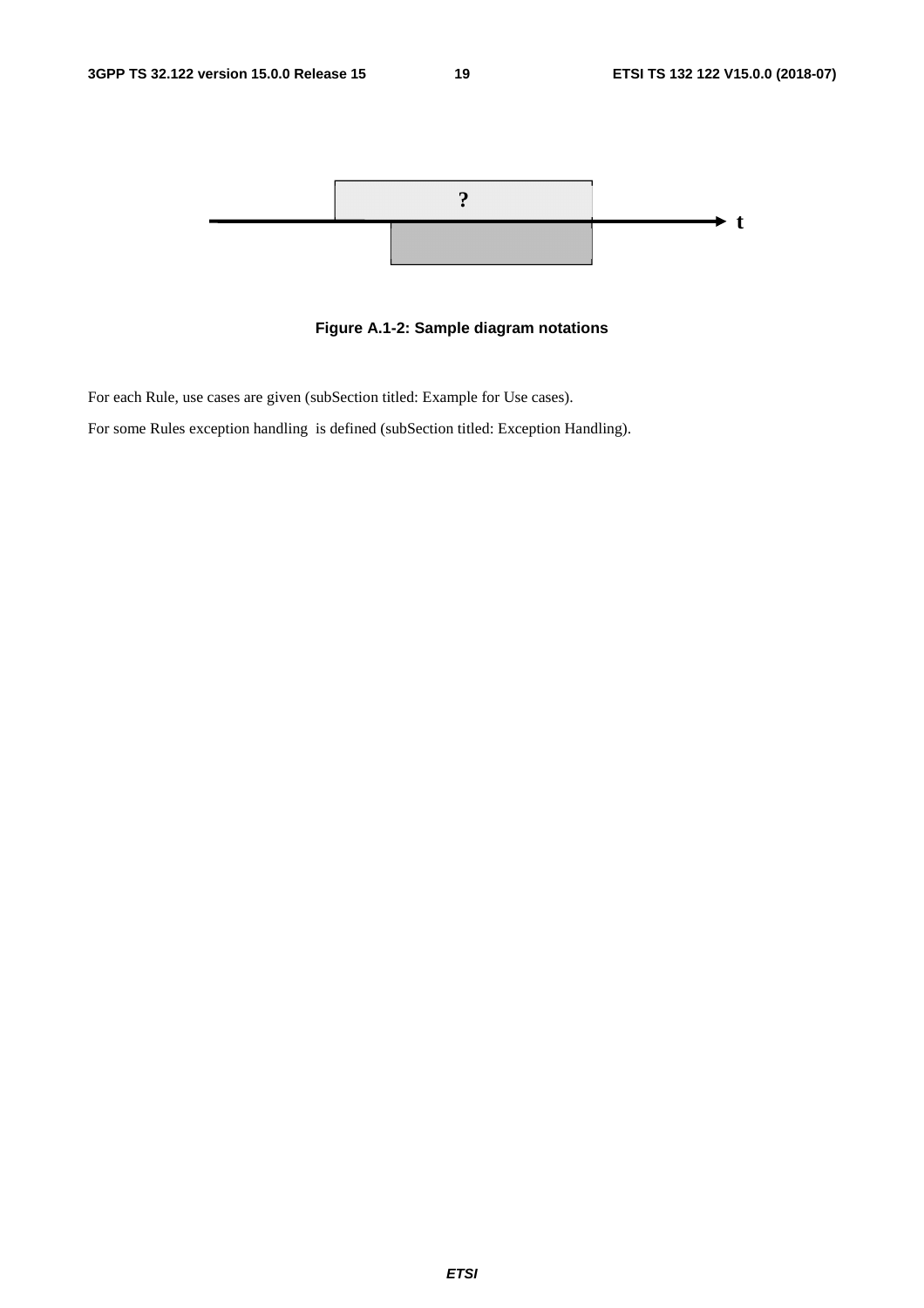# A.2 AAM Rules

# A.2.1 Threshold Rule

### A.2.1.1 Parameters

This Rule has three parameters, namely, the alarmOccurenceThreshold (called N here), the slidingTimeWindow (called T here) and filter.

### A.2.1.2 Criterion to determine alike alarm

The filter parameter carries values for objectInstance, alarmType, perceivedSeverity, probableCause and specificProblem. If the alarm under investigation (e.g. the box with a '?' in the sample below) carries the same values, then it is considered 'alike' otherwise, "not-alike".

### A.2.1.3 Treatment of alike alarm

Starting value for Lower Edge of Time Window is the activation time of the threshold rule.

Test an alike alarm.

When a new alarm matches the filter, then Lower and Upper Edge of Time Window and count are newly determined: Upper Edge of Time Window becomes the time of the new alarm.

Lower Edge of Time Window becomes either the time of the current Lower Edge of Time Window or the time of the new alarm minus the default size T of the time window, whichever of these two times is later.

The count is the number of alarms between Lower and Upper Edge of Time Window (including the new alarm). If the count reaches the threshold N, then the alarm is considered as significant and the Lower Edge of Time Window becomes the time of the alarm.

For a not reported alarm no notifyClearedAlarm shall be sent.

NotifyClearedAlarms for alarms which were reported to the IRPManager before the activation of the threshold rule shall not be suppressed.

Table A.2.1.3-1 shows the emission times of the various related to a significant alarm.

| <b>Reported alarm types</b> | Emission (to IRPManager) times of a reported alarm |
|-----------------------------|----------------------------------------------------|
| notifyNewAlarm              | Immediately after the alarmRaisedTime.             |
| notifyChangedAlarm          | Immediately after the alarmChangedTime.            |
| notifyClearedAlarm          | Immediately after the alarmClearedTime             |

Table A.2.1.3-2 shows the time related parameters in significant alarm.

#### **Table A.2.1.3-2: Significant alarm time parameters for Threshold Rule**

| <b>Parameters of the Reported alarm</b> | <b>Parameter values</b>                        |         |
|-----------------------------------------|------------------------------------------------|---------|
| alarmRaisedTime                         | Same value as that carried in the alike alarm. |         |
| alarmChangedTime                        | Same value as that carried in the alike alarm. |         |
| notifyClearedTime                       | Same value as that carried in the alike alarm. |         |
| alarmId                                 | Same value as that carried in the alike alarm. | A.2.1.4 |

#### Relation to Log and AlarmList

The alike alarms enter the Log. The significant alarms enter the AlarmList.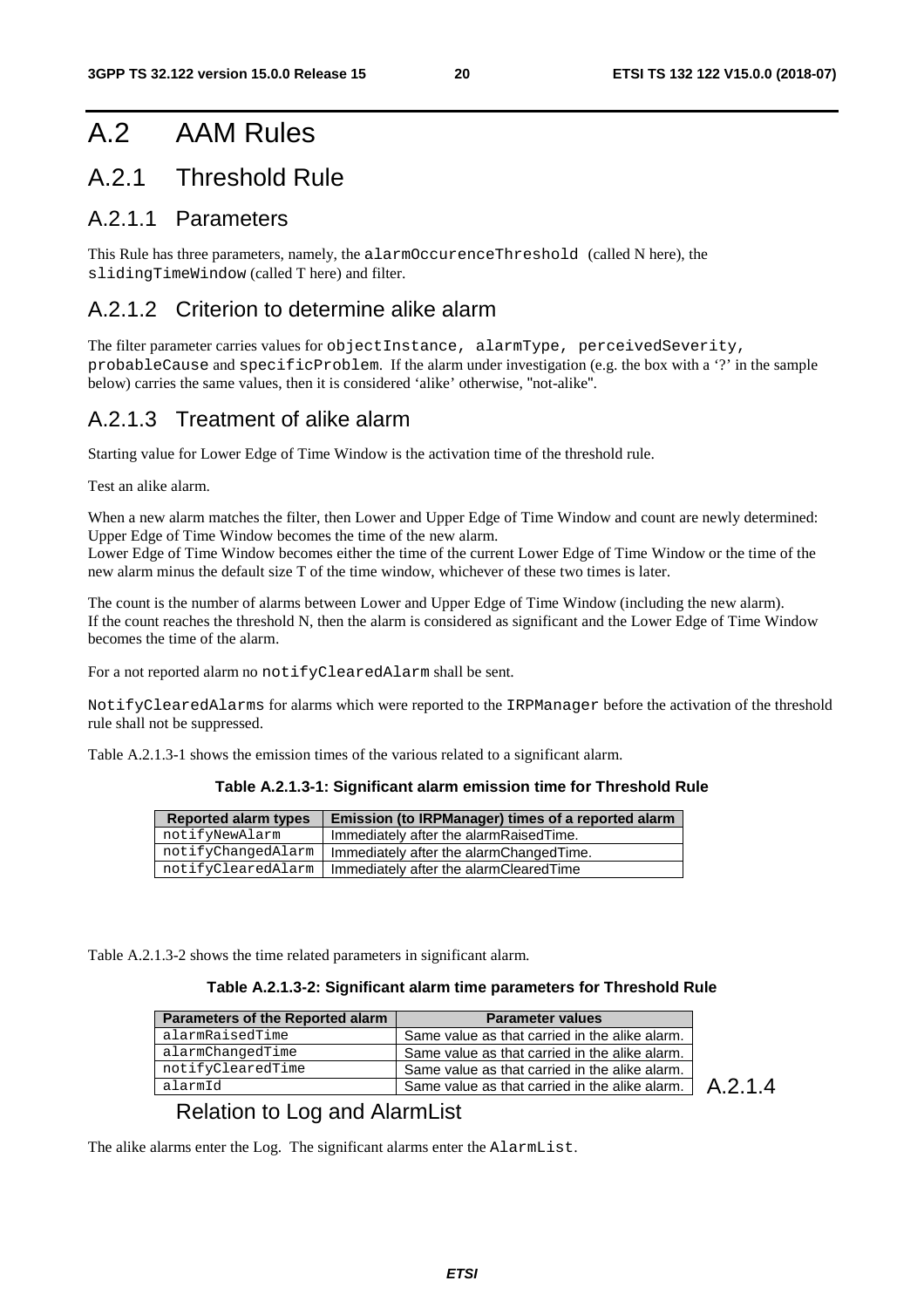

**FigureA.2.1.5-3: Threshold Rule illustrations – significant alarm** 

# A.2.1.6 Example for Use cases

The thresholdRule can be used to screen out alarms which are only important if they appear repeatedly, e.g. if an alarm which is self-healing comes back again and again,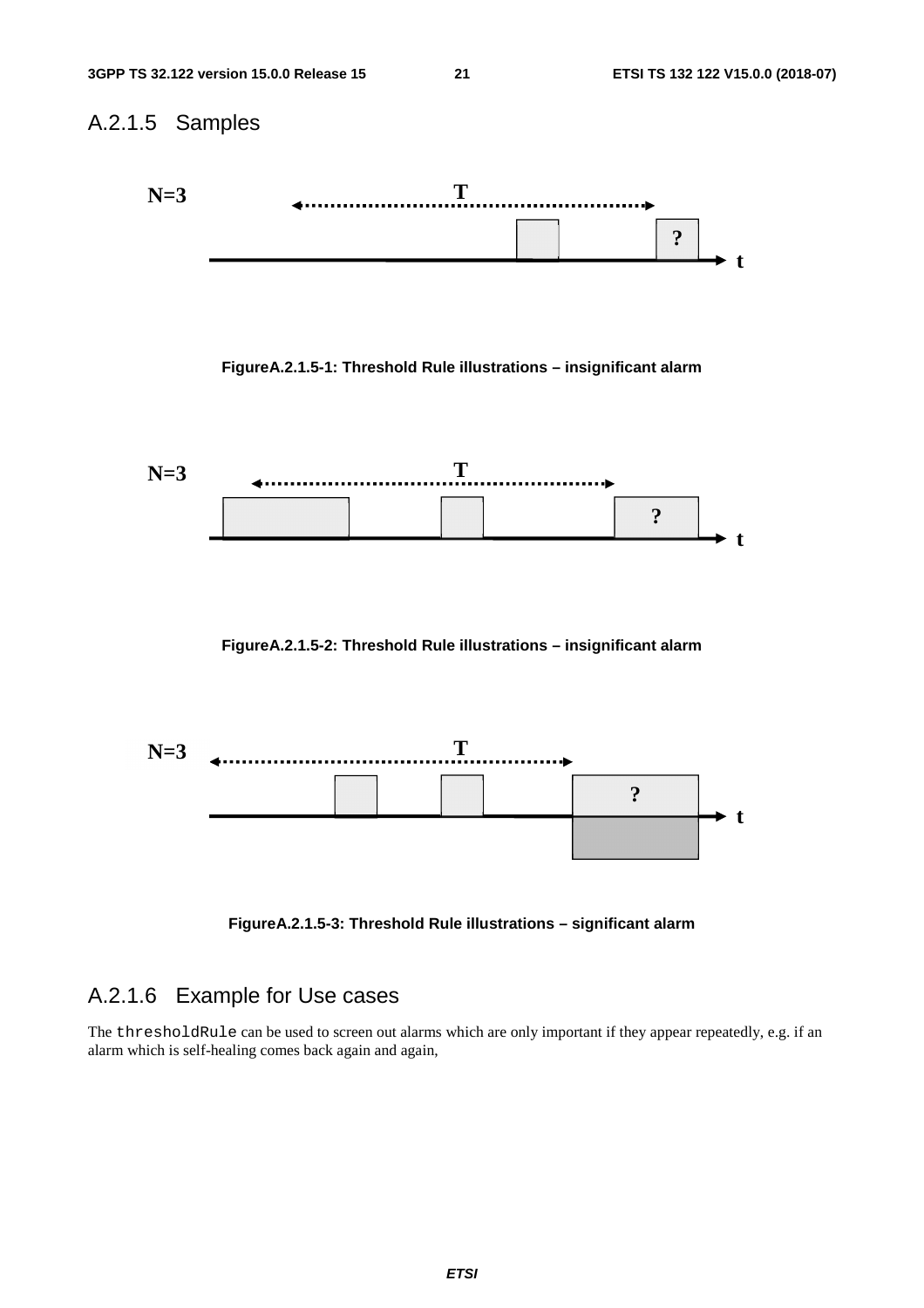# A.2.2 Transient Rule

### A.2.2.1 Parameters

This Rule has two parameters, namely, the minutesAtLeastActive (called T here) and filter.

### A.2.2.2 Criterion to determine alike alarm

The filter parameter carries values for objectInstance, alarmType, perceivedSeverity, probableCause and specificProblem. If the alarm under investigation (e.g. the box with a '?' in the sample below) carries the identified parameters and having the same values, then it is considered 'alike' otherwise, "not-alike".

# A.2.2.3 Treatment of alike alarm

Take an alike alarm. If it's period is smaller than T, then it is an insignificant alarm; otherwise, it is a significant alarm. For a not reported alarm no notifyClearedAlarm shall be sent.

NotifyClearedAlarms for alarms which were reported to the IRPManager before the activation of the transientRule shall not be suppressed.

Table A.2.2.3-1 shows the emission times of the various related to significant alarm.

**Table A.2.2.3-1: Significant alarm emission time re: Transient Rule** 

| Reported alarm type | Emission (to IRPManager) times of an Reported alarm |  |  |  |  |  |
|---------------------|-----------------------------------------------------|--|--|--|--|--|
| notifyNewAlarm      | Immediately after the alarmRaisedTime plus T.       |  |  |  |  |  |
| notifyChangedAlarm  | Immediately after the alarmChangedTime plus T.      |  |  |  |  |  |
| notifyClearedAlarm  | Immediately after the alarmClearedTime              |  |  |  |  |  |

Table A.2.2.3-2 shows the time related parameters in significant alarm.

|  | Table A.2.2.3-2: Significant alarm time parameters re: Transient Rule |  |  |  |  |  |
|--|-----------------------------------------------------------------------|--|--|--|--|--|
|--|-----------------------------------------------------------------------|--|--|--|--|--|

| Parameters of the Reported alarm | <b>Parameter values</b>                        |
|----------------------------------|------------------------------------------------|
| alarmRaisedTime                  | Same value as that carried in the alike alarm. |
| alarmChangedTime                 | Same value as that carried in the alike alarm. |
| notifyClearedTime                | Same value as that carried in the alike alarm  |
| alarmId                          | Same value as that carried in the alike alarm. |

### A.2.2.4 Relation to Log and AlarmList

The alike alarms enter the Log. The significant alarms enter the AlarmList.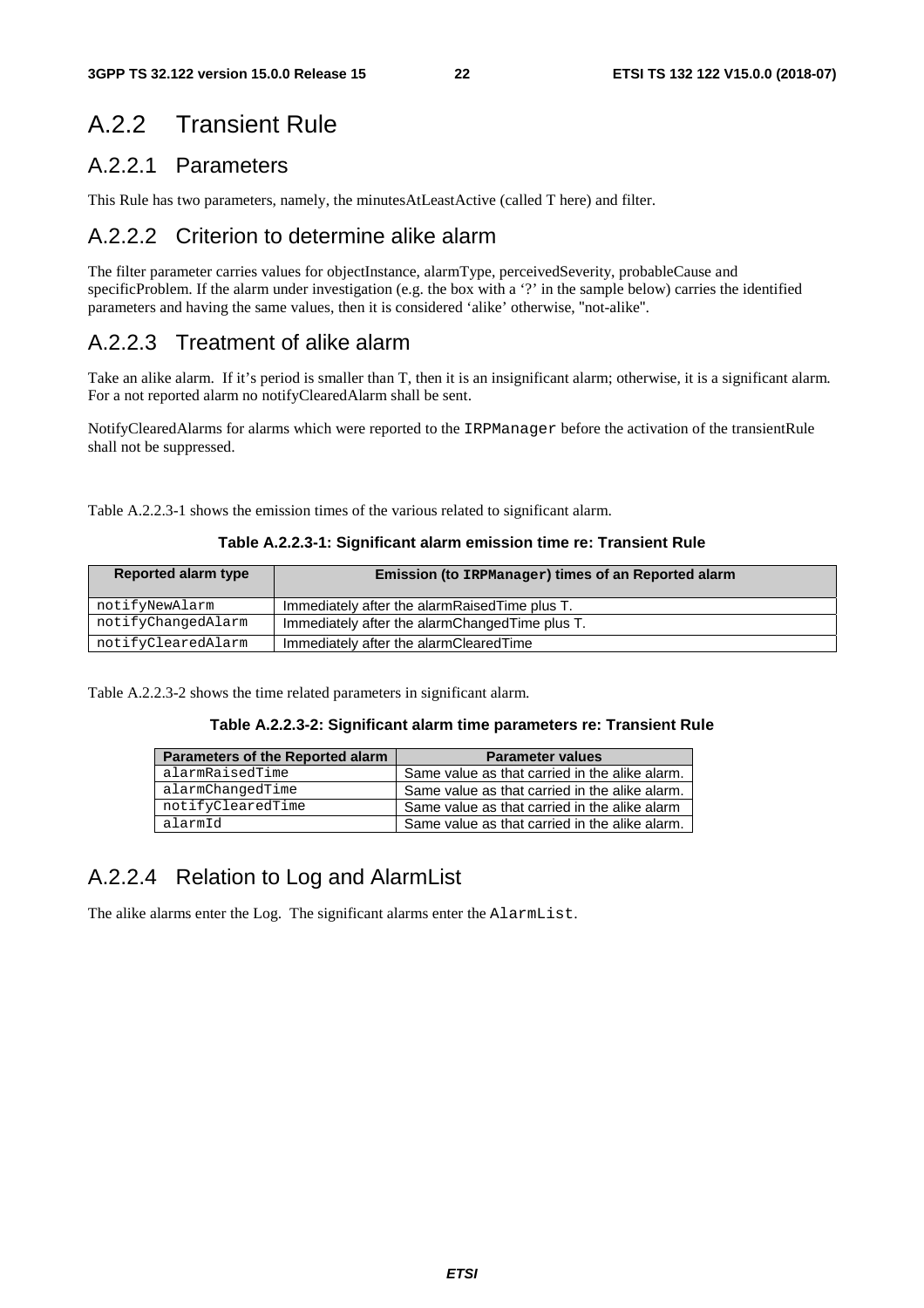### A.2.2.5 Samples

Here are two samples. One is a not-to-be reported alarm while the other is a significant alarm.



**Figure A.2.2.5-2: TransientRule Illustrations – significant alarm** 

# A.2.2.6 Example for Use cases

The transientRule can be used to screen out alarms which usually are of temporarily nature.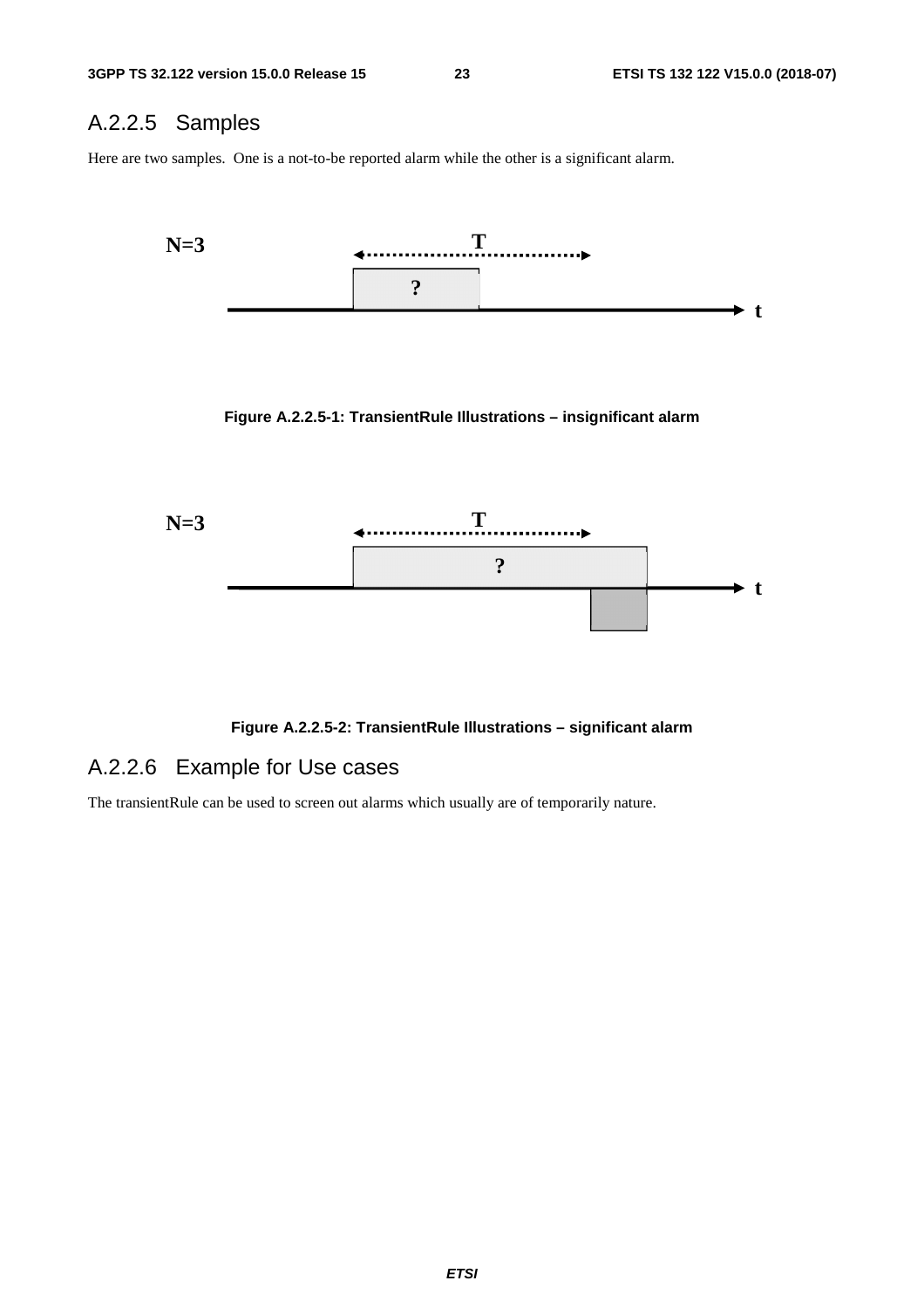# A.2.3 Toggle Rule

### A.2.3.1 Parameters

This Rule has 4 parameters, namely, the filter, the alarmOccurenceThreshold (called N here), the slidingTimeWindowTogglingStarted (called T1 here) and slidingTimeWIndowTogglingSettled (called T2 here).

# A.2.3.2 Criterion to determine alike alarm

The filter parameter carries values for objectInstance, alarmType, perceivedSeverity, probableCause and specificProblem. If the alarm under investigation (e.g. the box with a '?' in the sample below) carries the identified parameters and having the same values, then it is considered 'alike' otherwise, "not-alike".

# A.2.3.3 Treatment of alike alarm

#### 1. Starting values:

Starting value for Lower Edges of Time Windows for Toggling Started/Settled is the activation time of the toggle rule. Starting value for the count is zero.

At the beginning all alarms are "non-toggling"

#### 2. To do when alike alarm was identified

When a notifyNew/Changed/ClearedAlarm event matches the filter, then Lower and Upper Edge of the Time Window TogglingStarted/Settled and count are newly determined:

#### 2.1. Determine Time Window TogglingStarted

Upper Edge of Time Window TogglingStarted becomes the time of the event.

Lower Edge of Time Window TogglingStartedbecomes the time of the event minus the size T1 of the time window.

#### 2.2. Determination of "toggling" (via count)

The count is the number of alike alarms between Lower and Upper Edge of Time Window TogglingStarted (including the new alarm).

If the count is above or equal to the threshold N and the event was a notifyNewAlarm and the alarm was "nontoggling", then the notifyNewAlarm is sent and the alarm is considered as "toggling", with the consequence that further alike notifyNew/Changed/Alarm events are regarded as not significant, until the alarm is considered as "non-toggling" again.

#### 2.3.Determine Time Window TogglingSettled

If the alarm is "non-toggling", then there is no need to determine Upper and Lower Edge of Time Window TogglingSettled.

If the alarm is "toggling", then:

Upper Edge of Time Window TogglingSettled becomes the time of the new event plus the size T2 of the Time Window TogglingSettled .

Lower Edge of Time Window TogglingSettled becomes the time of the new alarm .

#### 3. Return to non-toggling

If the time reaches the Upper Edge of Time Window TogglingSettled, then the alarm is considered as "non-toggling", i.e. alike alarms are regarded as significant.

If the last event was a notifyChanged/ClearedAlarm, then the change to "non-toggling" triggers the emission of the related notification.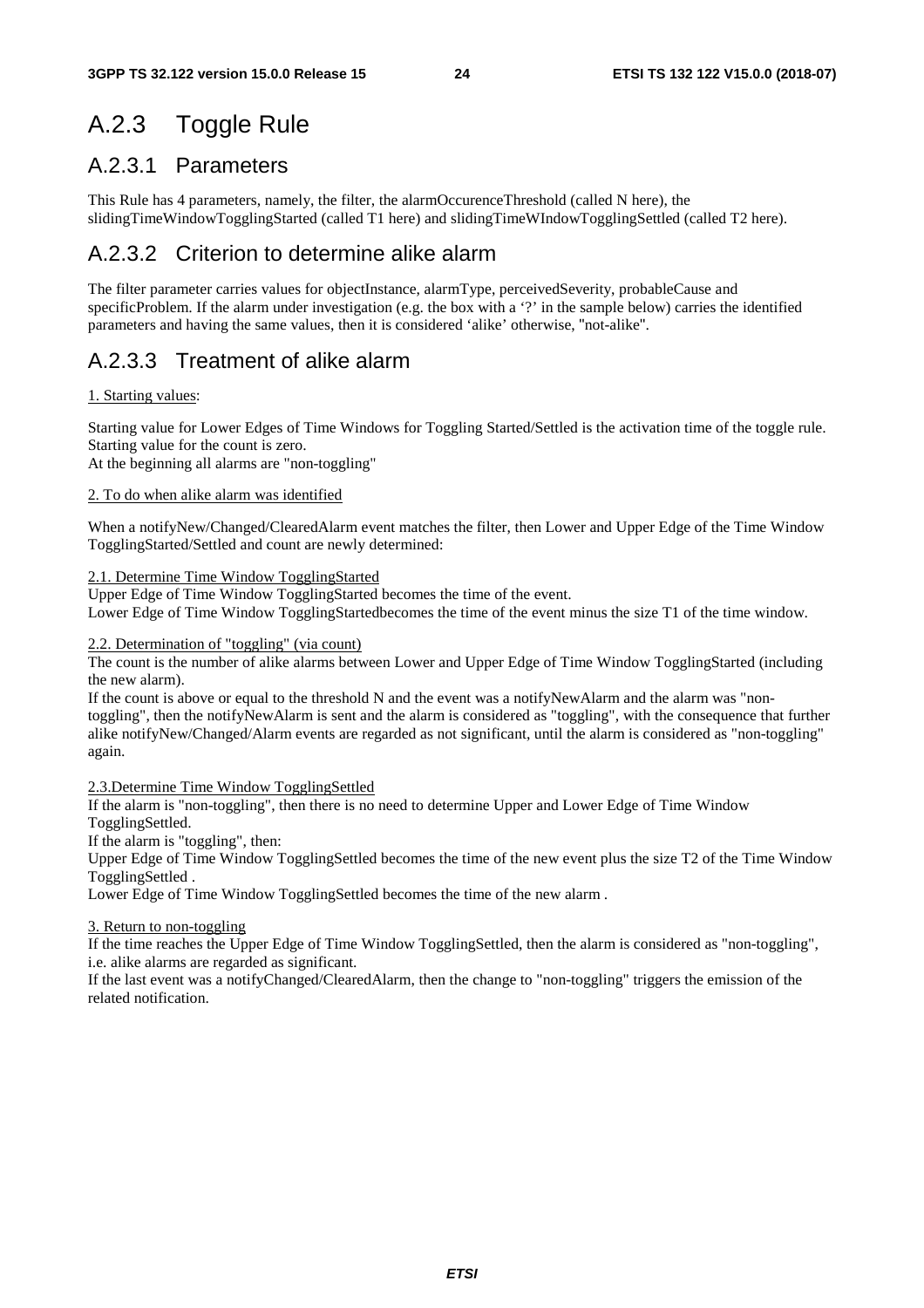Table A.2.3.3-1 shows the emission times of the various related to significant alarm.

| <b>Reported alarm types</b> | Emission (to IRPManager) times of an Reported alarm                                                                                          |
|-----------------------------|----------------------------------------------------------------------------------------------------------------------------------------------|
| notifyNewAlarm              | Immediately after the alarmRaisedTime                                                                                                        |
| notifyChangedAlarm          | Immediately after the alarmChangedTime [Remark: If the alarm is toggling state, then the<br>notifyChangeAlarm is dropped (not significant).] |
| notifyClearedAlarm          | Immediately after the alarmClearedTime+T2 of the last alike alarm, if alarmClearedTime<br>is earlier than alarmRaisedTime+T2<br>or           |
|                             | immediately after the alarmClearedTime of the last alike alarm, if this time is later than or<br>equal to alarmRaisedTime+T2                 |

**Table A.2.3.3-1: Significant alarm emission time re: Toggle Rule** 

Table A.2.3.3-2 shows the time related parameters in significant alarm.

**Table A.2.3.3-2: Significant alarm time parameters re: Toggle Rule** 

| Parameters of the Reported alarm | <b>Parameter values</b>                                       |
|----------------------------------|---------------------------------------------------------------|
| alarmRaisedTime                  | Same value as that carried in the alike alarm.                |
| alarmChangedTime                 | Same value as that carried in the alike alarm.                |
| notifyClearedTime                | Same value as that carried in the last alike alarm.           |
| alarmId                          | Same value as that carried by the first member of a sequence. |

### A.2.3.4 Relation to Log and AlarmList

The alike alarms enter the Log. The significant alarms enter the AlarmList.

#### A.2.3.5 Samples

The samples below use N=3.



**Figure A.2.3.5-1: Toggle Rule illustration 1**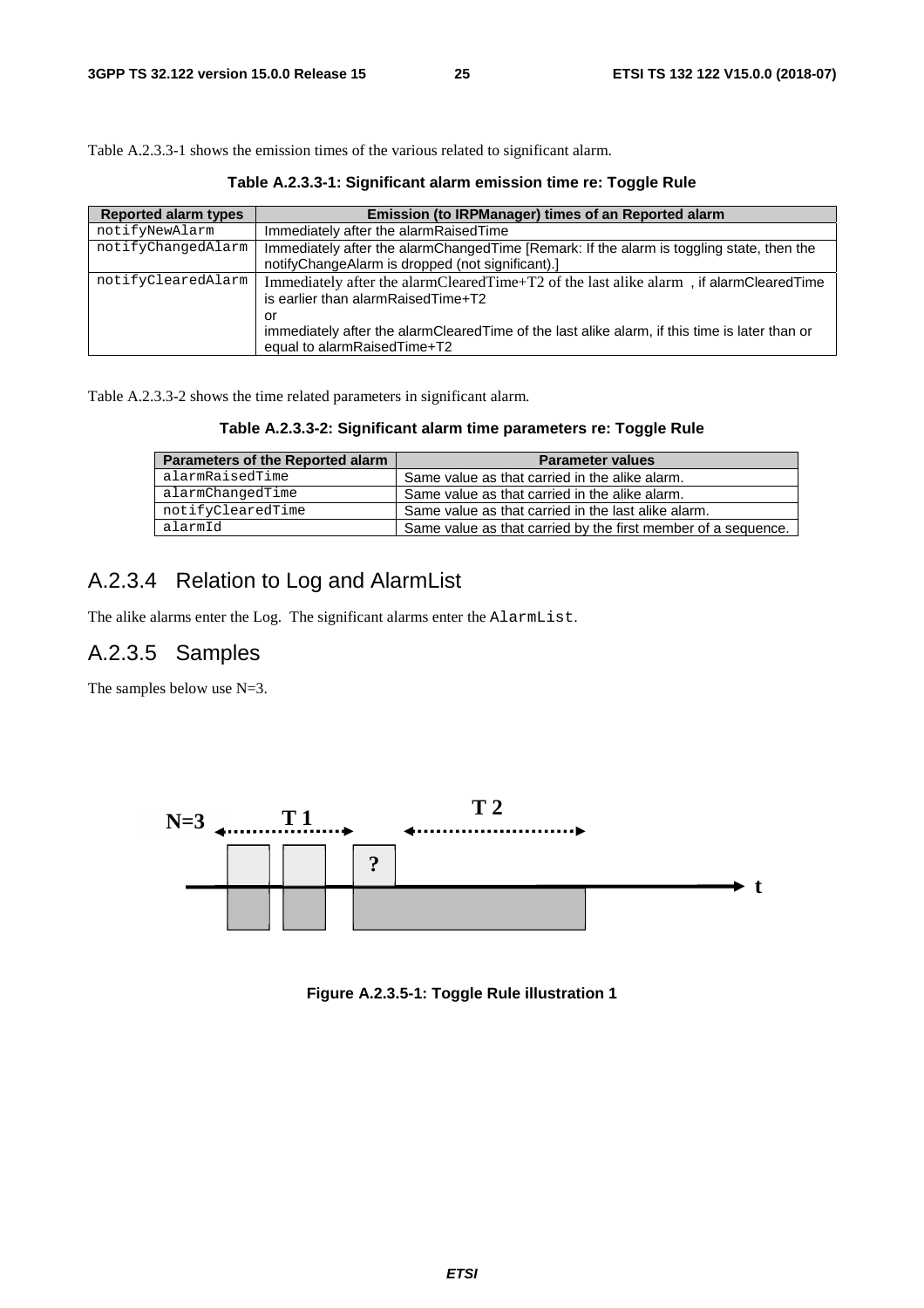

**Figure A.2.3.5-2: Toggle Rule illustration 2** 



**Figure A.2.3.5-3: Toggle Rule illustration 3** 



**Figure A.2.3.5-4: Toggle Rule illustration 4** 

### A.2.3.6 Example for Use cases

The toggleRule can be used to take some burden from alarm management for cases where an alarm comes and goes back and forth, e.g. because of some entity is in a swinging state.

### A.2.3.7 Exception Handling

The Toggle Rule can potentially group multiple alike alarms together to form one significant alarm. If the process executing the Rule misses the alarm clearing time of one member of a group, then this can have the following consequences: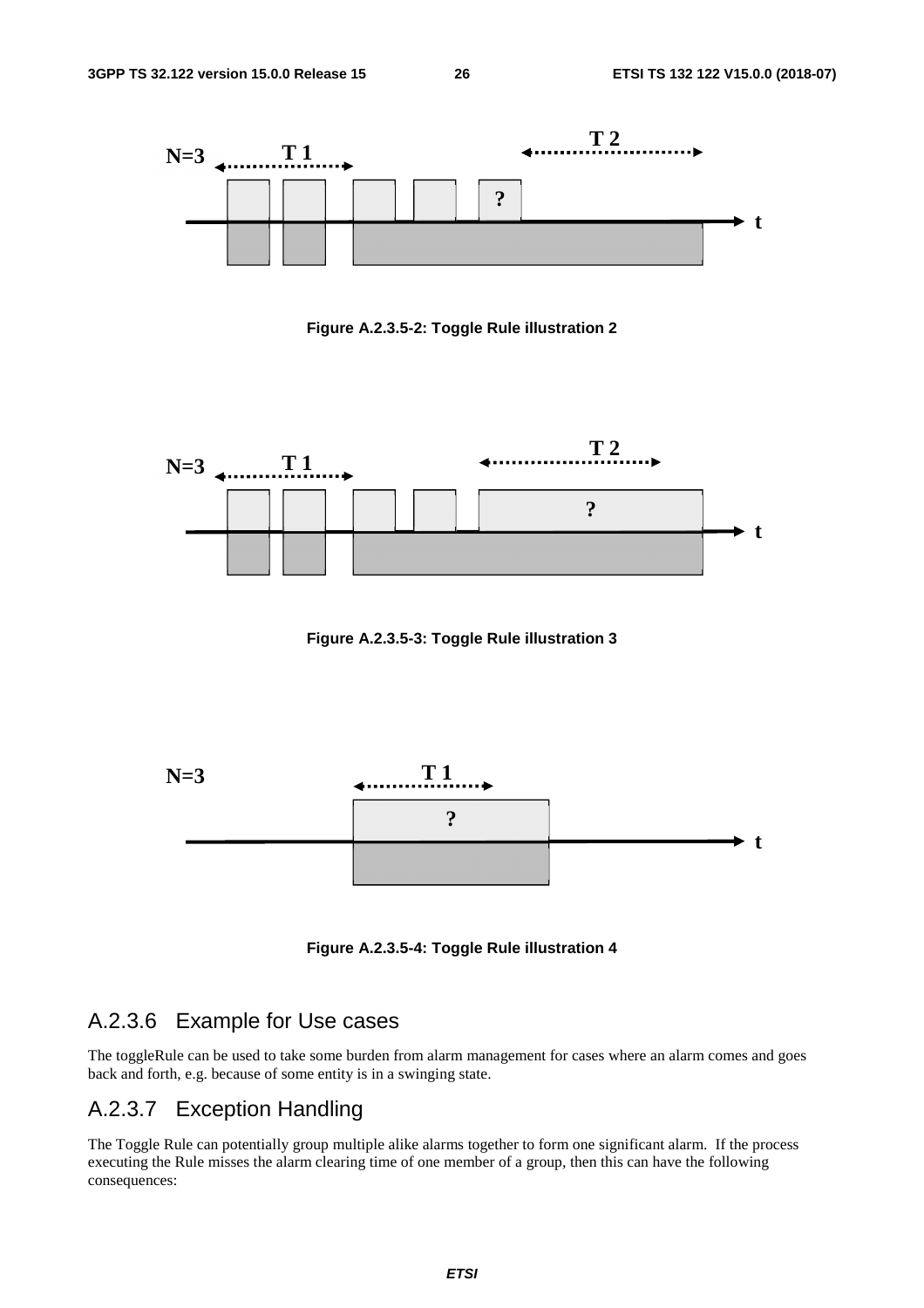If a clearing of one of the alike alarms during the toggling state is missed (green box in Figure A.2.3.7-1), then the significant alarm would also not be cleared (pink box continuing the dark grey in the same figure). This can be avoided if the filter is set in a way that only alarms of one instance will pass it and if always the latest notifyClearedAlarms triggers the start of T2.



#### **Figure A.2.3.7-1: Exception handling example**

# A.2.4 Definition of vendor specific rule

It is possible to implement vendor specific AAMRules. No specific definitions are supplied here.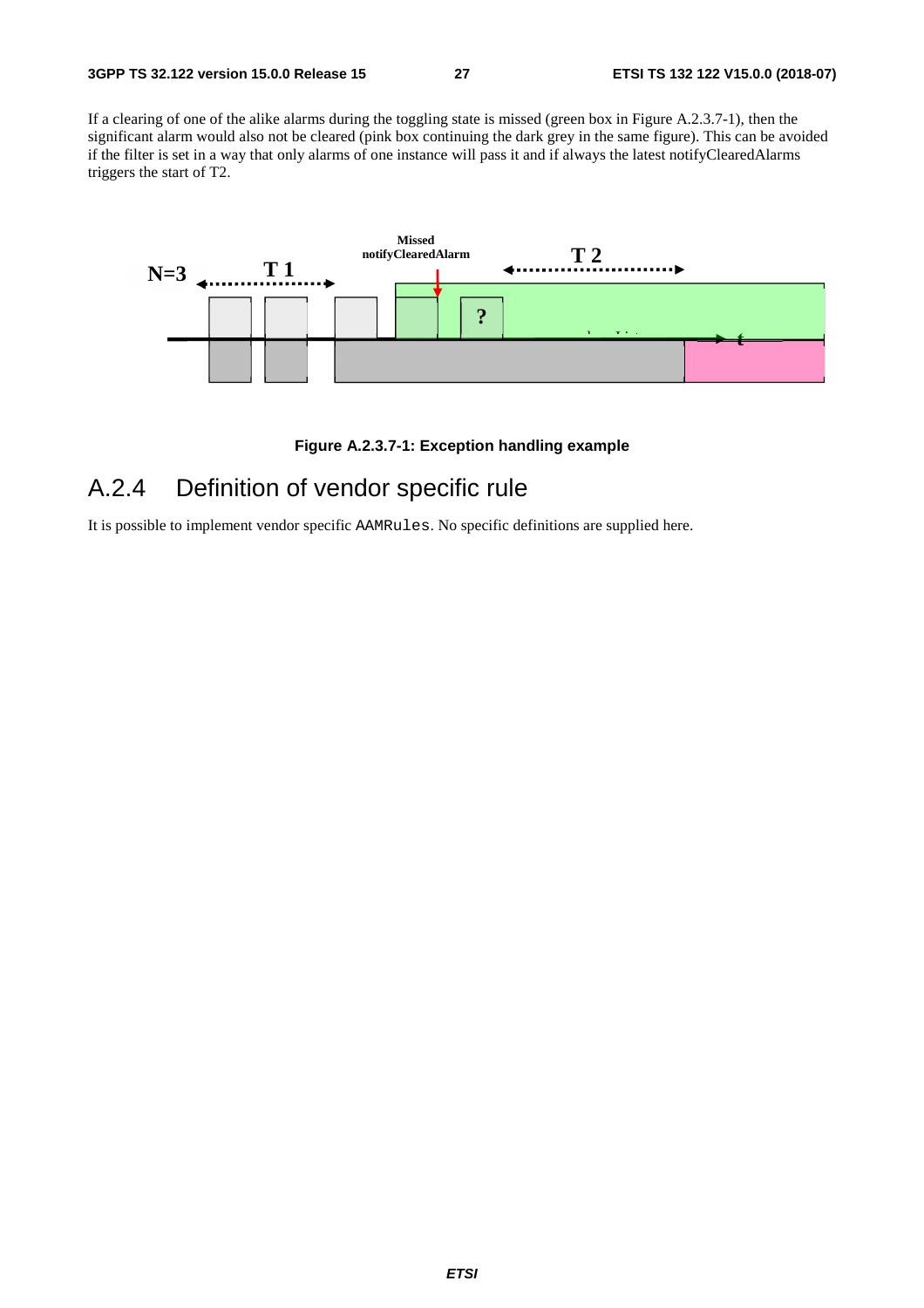# A.3 Relation of Rule and Notification filter

This clause illustrates the relation between the AAM capabilities and the NotificationIRP and AlarmIRP.

The following diagram illustrates the case when AAM capabilities are not deployed. The "1, 2.. 6" indicates 6 alarms. They will be logged and they would appear in the AlarmList. The NotificationIRP supported a filter F1. The IRPManager, in this case, receives "1, 3" where '2, 4, 5, 6' were discarded because of Notification filter F1 is in effect.



**Figure A.3-1: Deployment without AAM capabilities** 

The following diagram illustrates the case when AAM capabilities are deployed. The "1, 2.. 6" indicates 6 alarms. They will be logged. Because of AAMRule R1 is in effect, the ""1,2…6" result in two significant alarms, A and B. The A and B will appear in AlarmList. They will also be broadcasted to IRPManagers subject to NotificationIRP filter in effect. In the case below, the IRPManager would receive only A because Notification IRP filter F2 is in effect.



**FigureA.3-2: Deployment with AAM capabilities**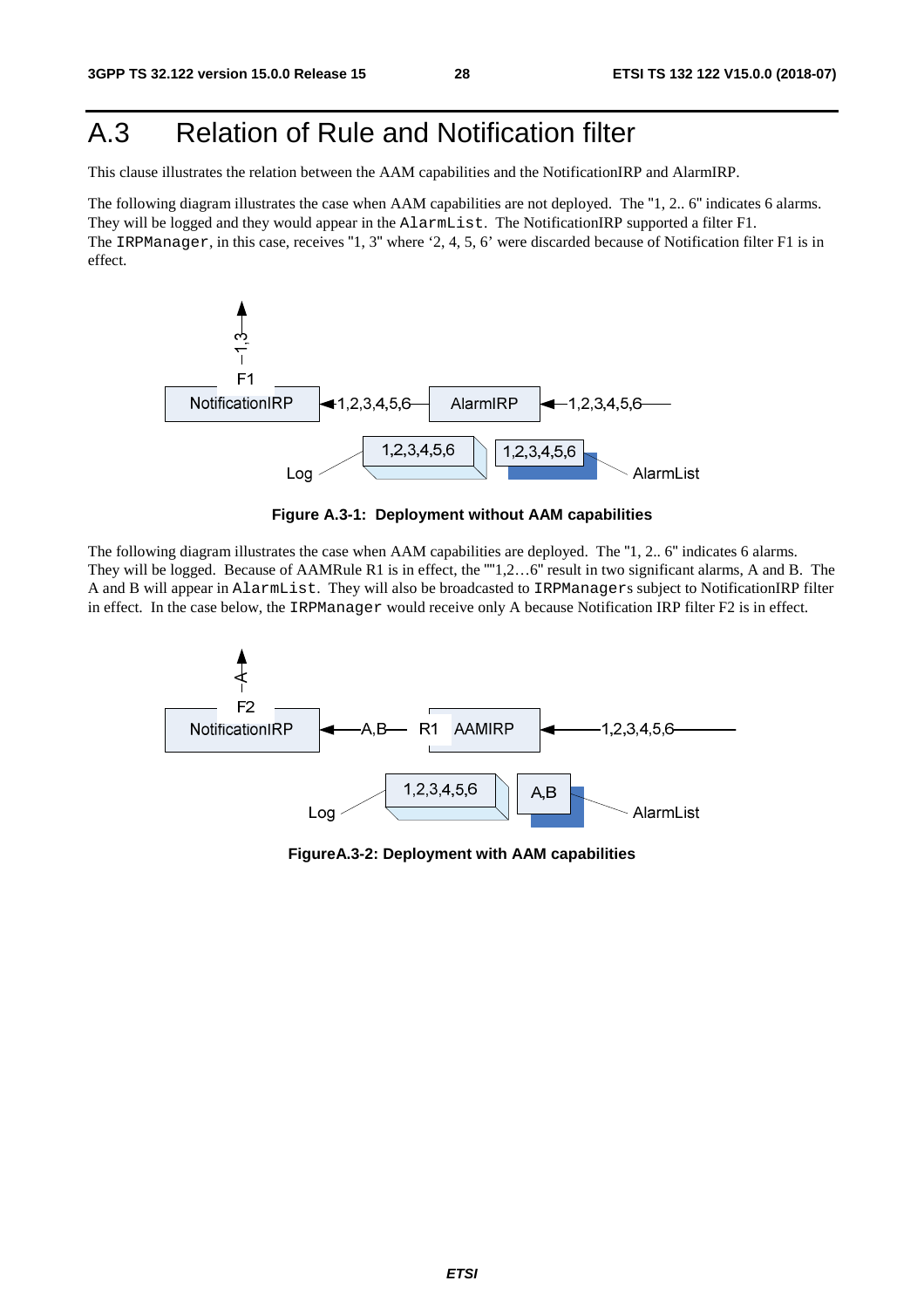# Annex B (informative): Change history

|          | <b>Change history</b> |                 |           |     |                                                  |     |        |            |  |
|----------|-----------------------|-----------------|-----------|-----|--------------------------------------------------|-----|--------|------------|--|
| Date     | TSG #                 | <b>TSG Doc.</b> | <b>CR</b> | Rev | <b>Subject/Comment</b>                           | Cat | Old    | <b>New</b> |  |
| Sep 2007 | SA 37                 | SP-070616       | $- -$     | --  | Submitted to SA#37 for Information               | --  | 1.0.0  |            |  |
| Mar 2008 | SA 39                 | SP-080072       | --        | --  | Submitted to SA#39 for Approval                  | --  | 2.0.0  | 8.0.0      |  |
| Jun 2008 | SA 40                 | SP-080329       | $0001$ -- |     | Clarify the assumed scenarios for AAM rules      | F   | 8.0.0  | 8.1.0      |  |
| Dec 2009 |                       |                 |           |     | Update to Rel-9 version (MCC)                    |     | 8.1.0  | 9.0.0      |  |
| Mar 2011 |                       |                 |           |     | Update to Rel-10 version (MCC)                   |     | 9.0.0  | 10.0.0     |  |
| Sep-2012 | SA 57                 | SP-120645       | 0005 1    |     | Clean-up of AAM IRP Information Service          | D   | 10.0.0 | 11.0.0     |  |
| 2014-10  |                       |                 |           |     | Update to Rel-12 version (MCC)                   |     | 11.0.0 | 12.0.0     |  |
| 2016-01  |                       |                 |           |     | Update to Rel-13 version (MCC)                   |     | 12.0.0 | 13.0.0     |  |
| 2017-03  | SA#75                 |                 |           |     | Promotion to Release 14 without technical change |     | 13.0.0 | 14.0.0     |  |

| <b>Change history</b> |                |              |            |  |  |                                |                       |  |
|-----------------------|----------------|--------------|------------|--|--|--------------------------------|-----------------------|--|
| <b>Date</b>           | <b>Meeting</b> | <b>ITDoc</b> | <b>ICR</b> |  |  | Rev Cat Subiect/Comment        | <b>New</b><br>version |  |
| 2018-06               |                |              |            |  |  | Update to Rel-15 version (MCC) | 15.0.0                |  |